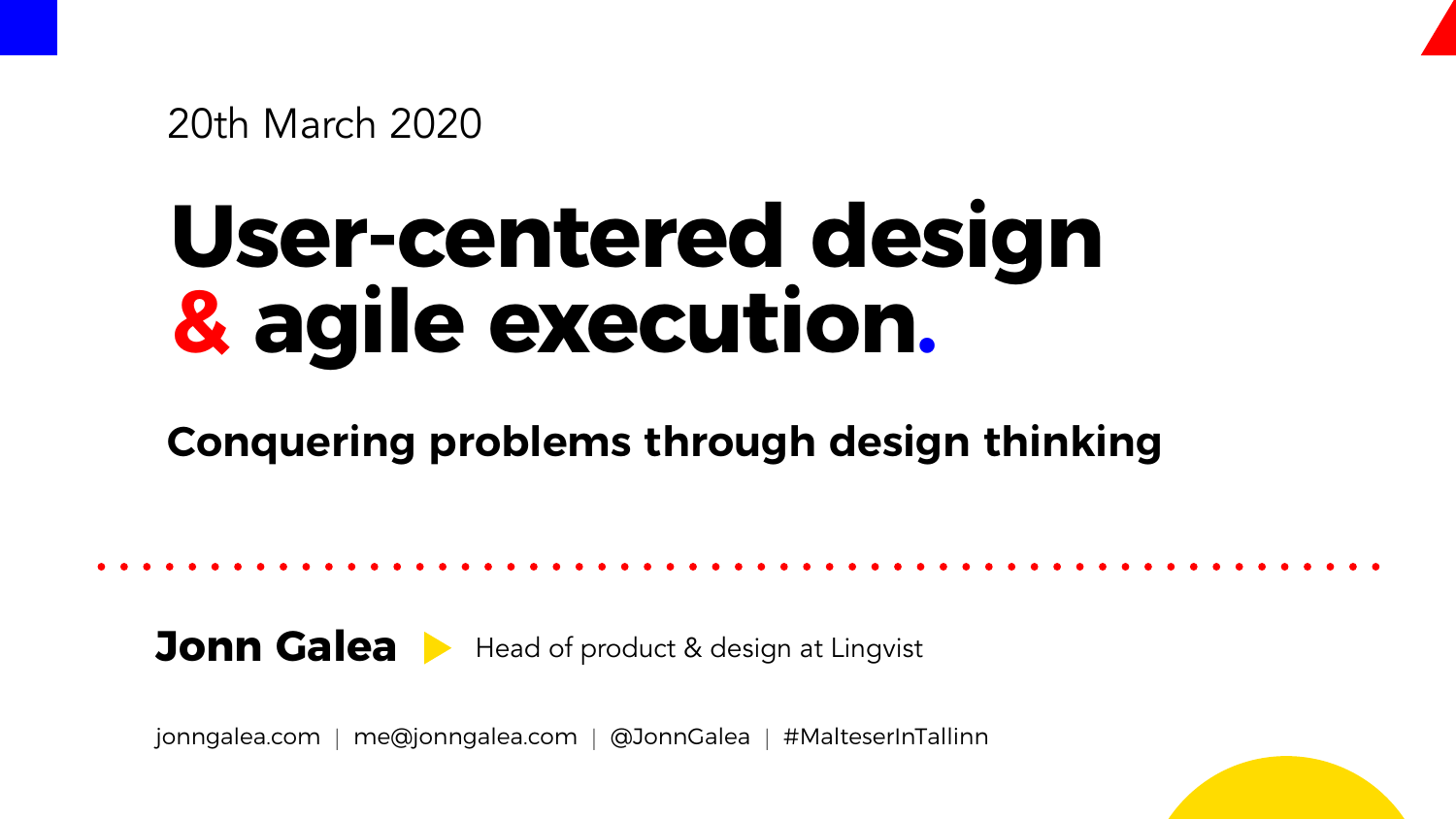$\rightarrow$ 

### **Designer**

## **+**LINGVIST

### **Jonn Galea**

**+**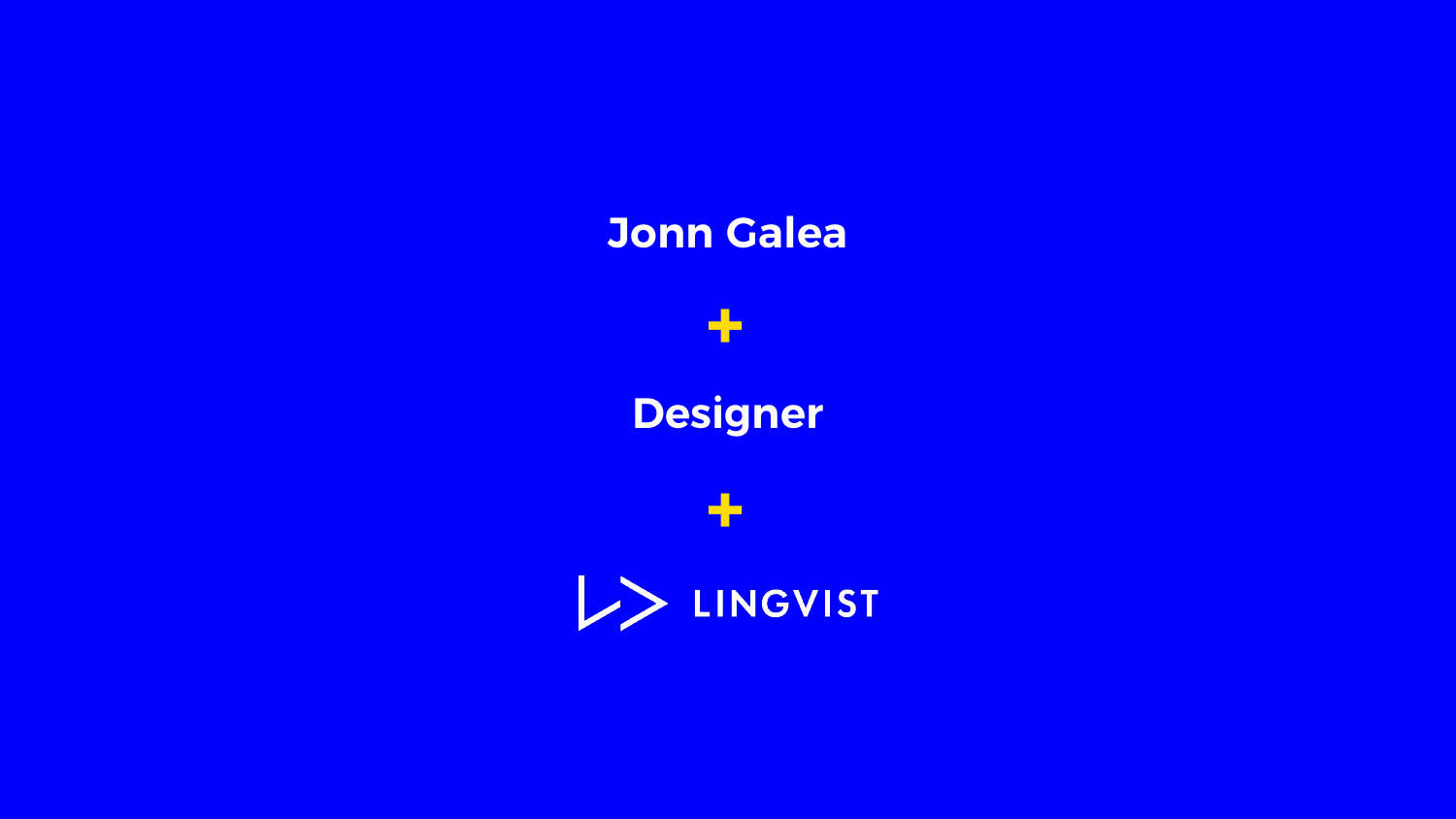## **Agenda**

- Who am I? Why am I here?
- What is design thinking?
- Who is it for?
- Design thinking with Agile
- Agile design thinking in action



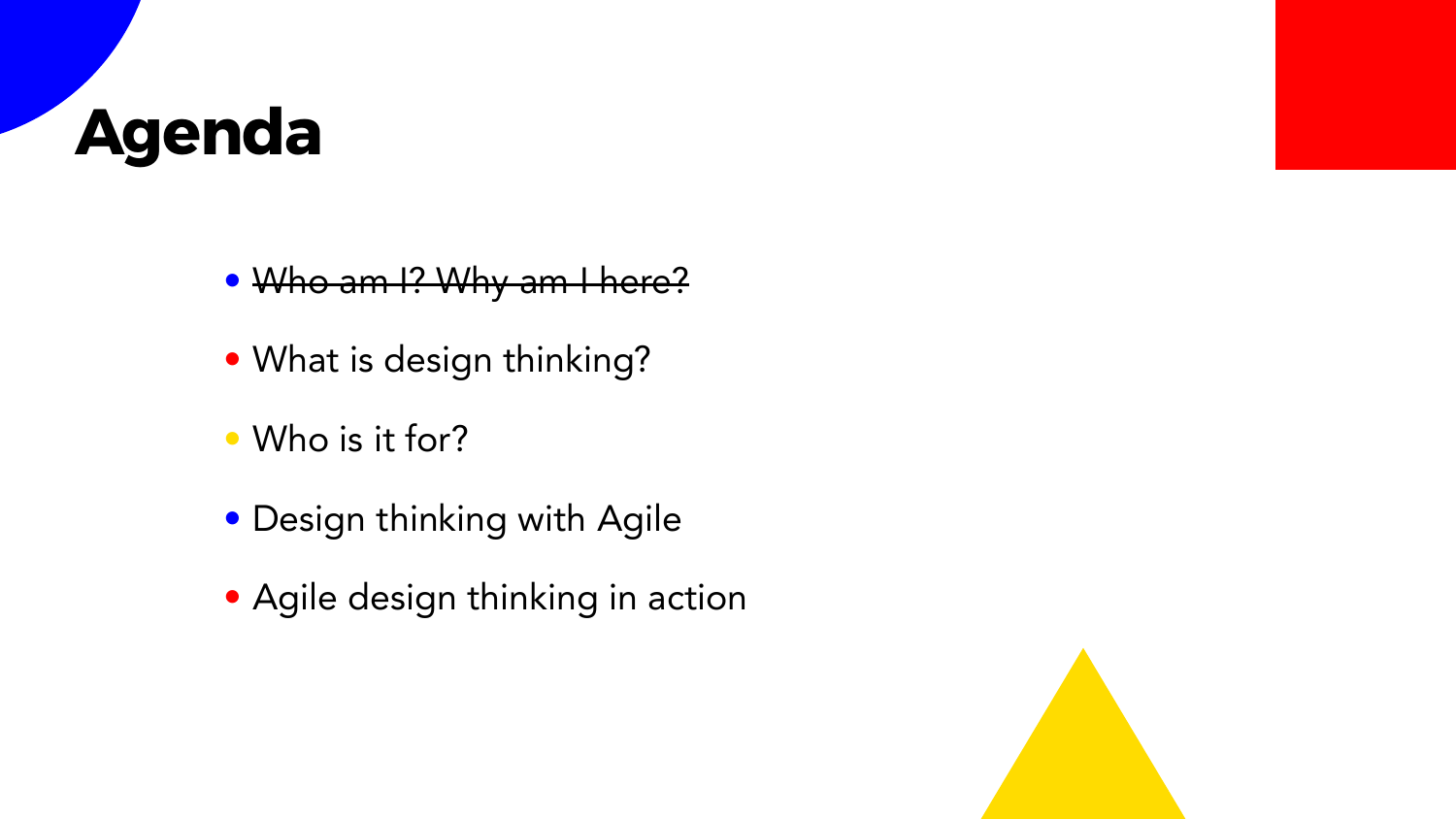# **What is design thinking?**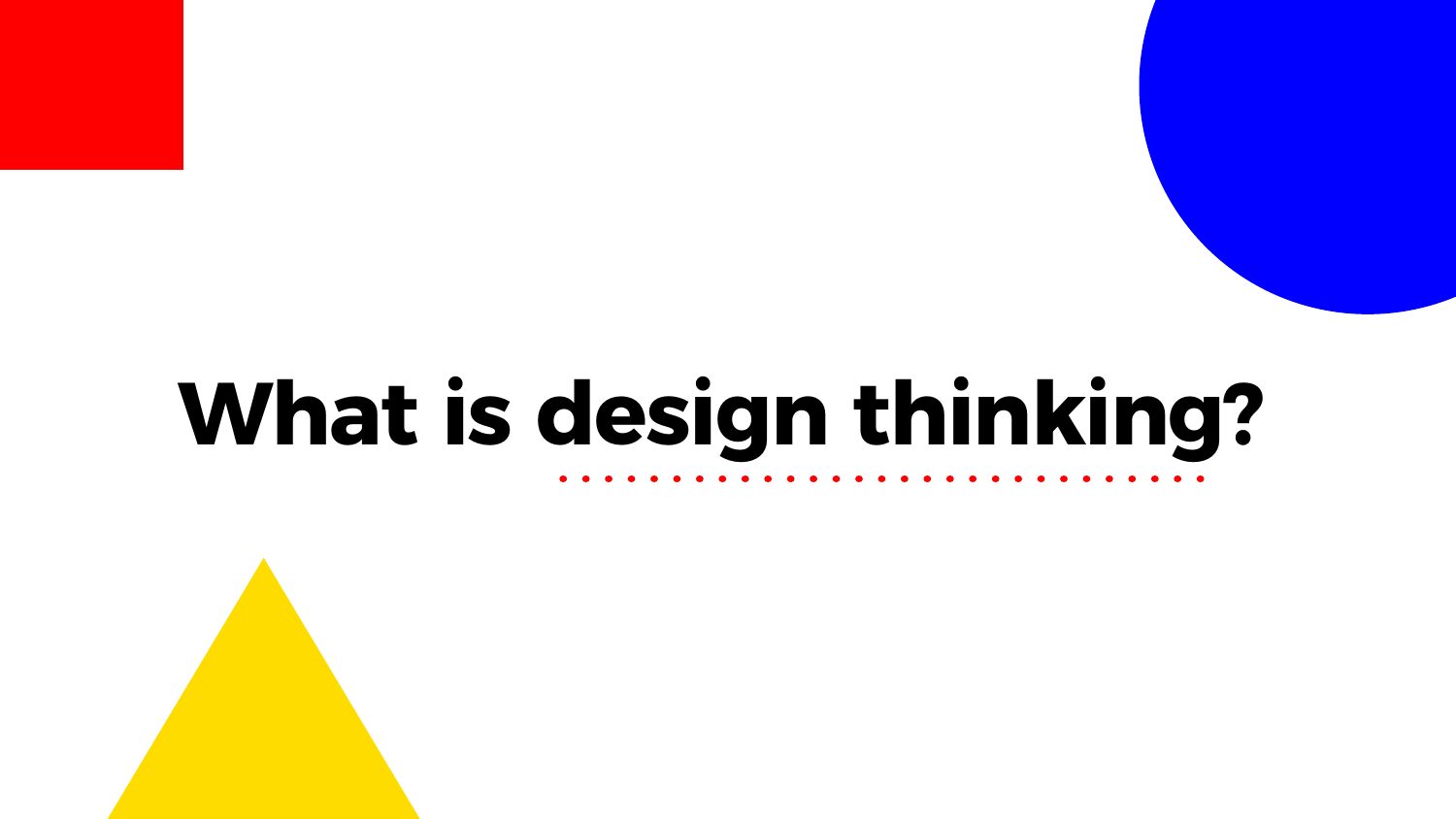## **What is design thinking?**

### It's an **idea, strategy, method**, and **a way of seeing the world,** all rolled into one.



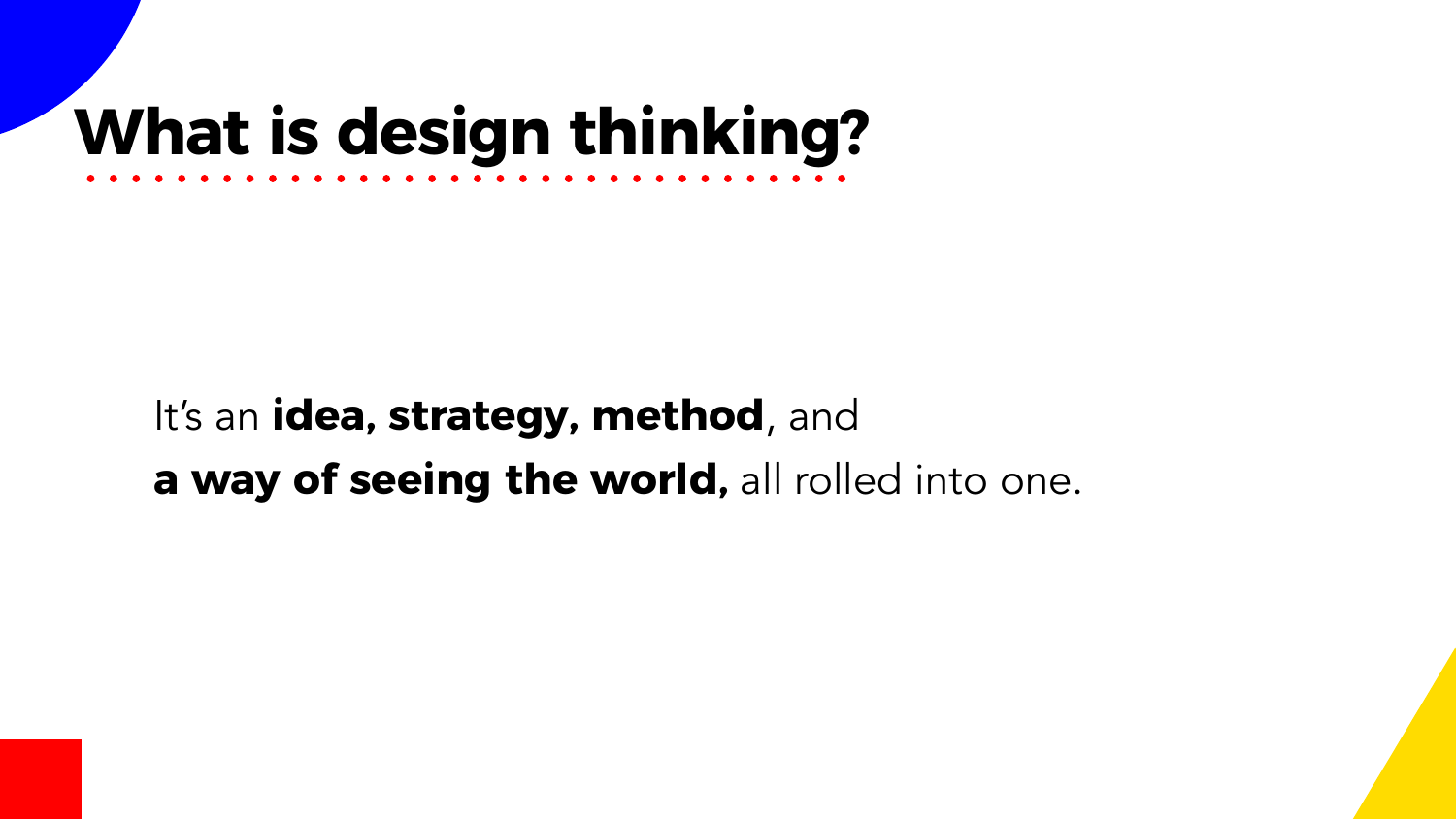It is a way of **solving genuine problems** through creating the right **environment for innovation**.





## **What is design thinking?**

### It's an **idea, strategy, method**, and **a way of seeing the world,** all rolled into one.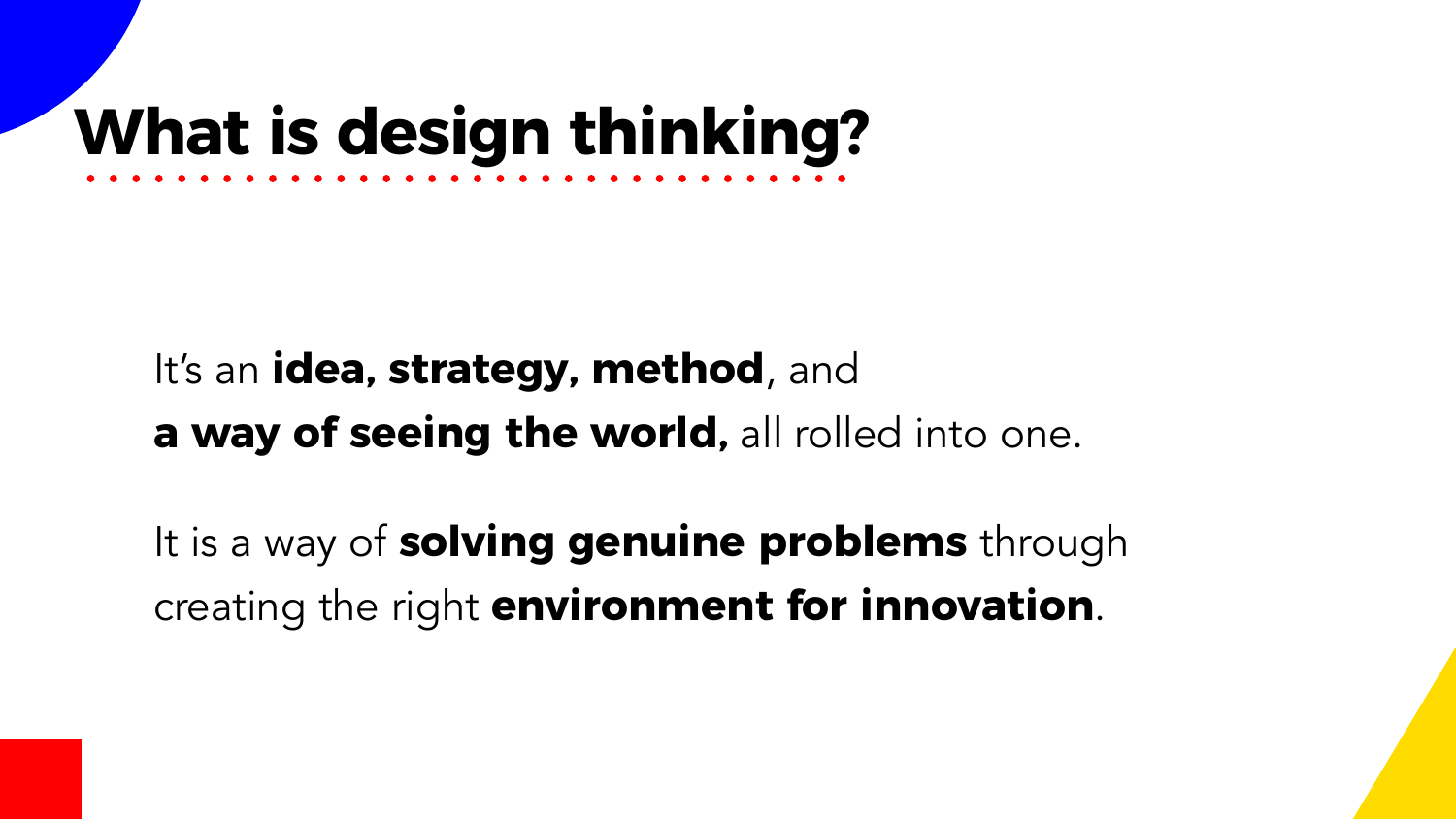## **What is design thinking?**

### Has a **human-centered core** and encourages organisations to focus on the people they're creating for through **empathy and collaboration**.

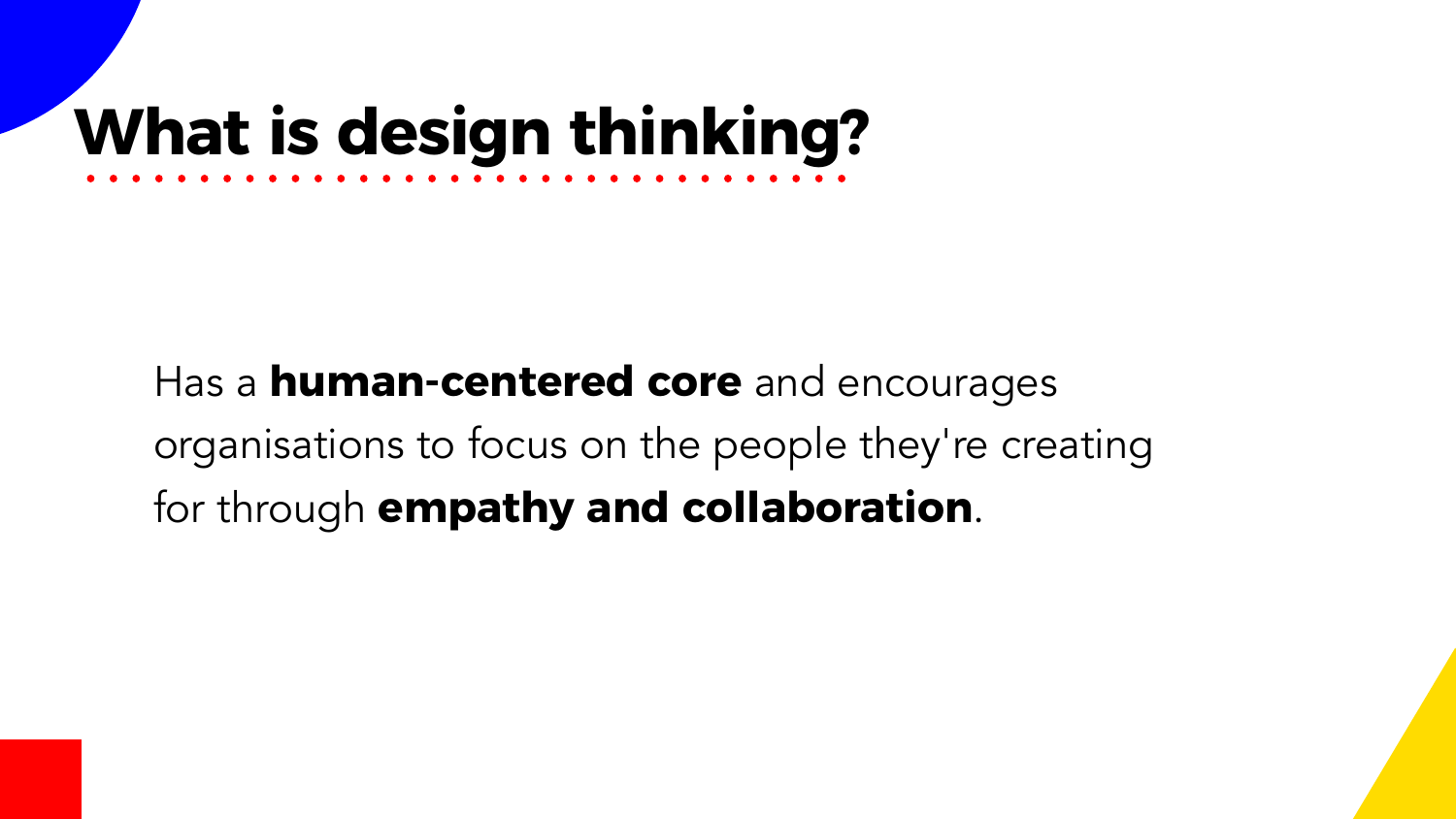# **What is design thinking?**

It integrates what is **technologically possible** with **existing human needs** and the **requirements for business success**.



Has a **human-centered core** and encourages organisations to focus on the people they're creating for through **empathy and collaboration**.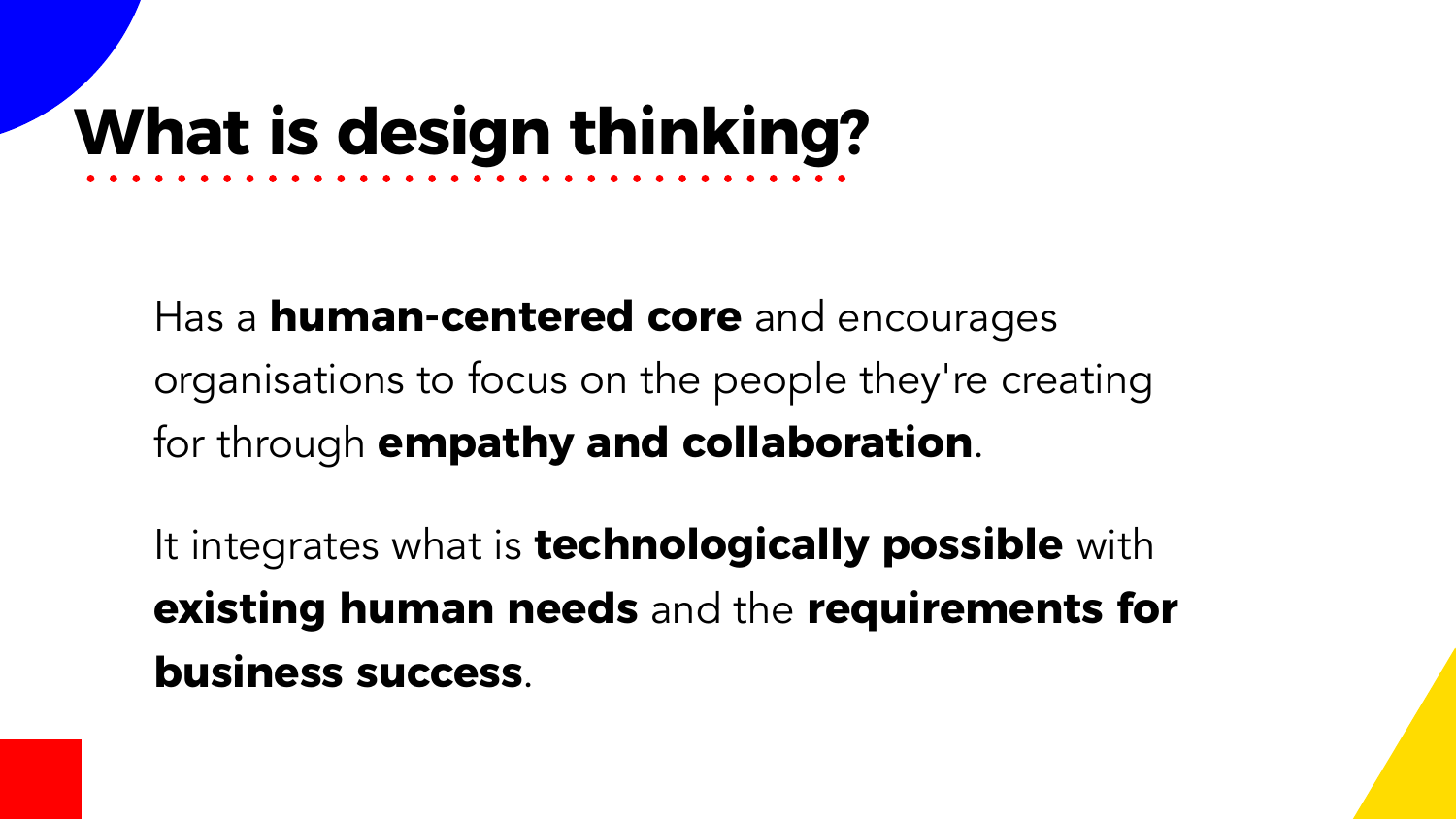### **DESIREBILITY**





### **FEASABILITY**

**+**

## **+ VIABILTY**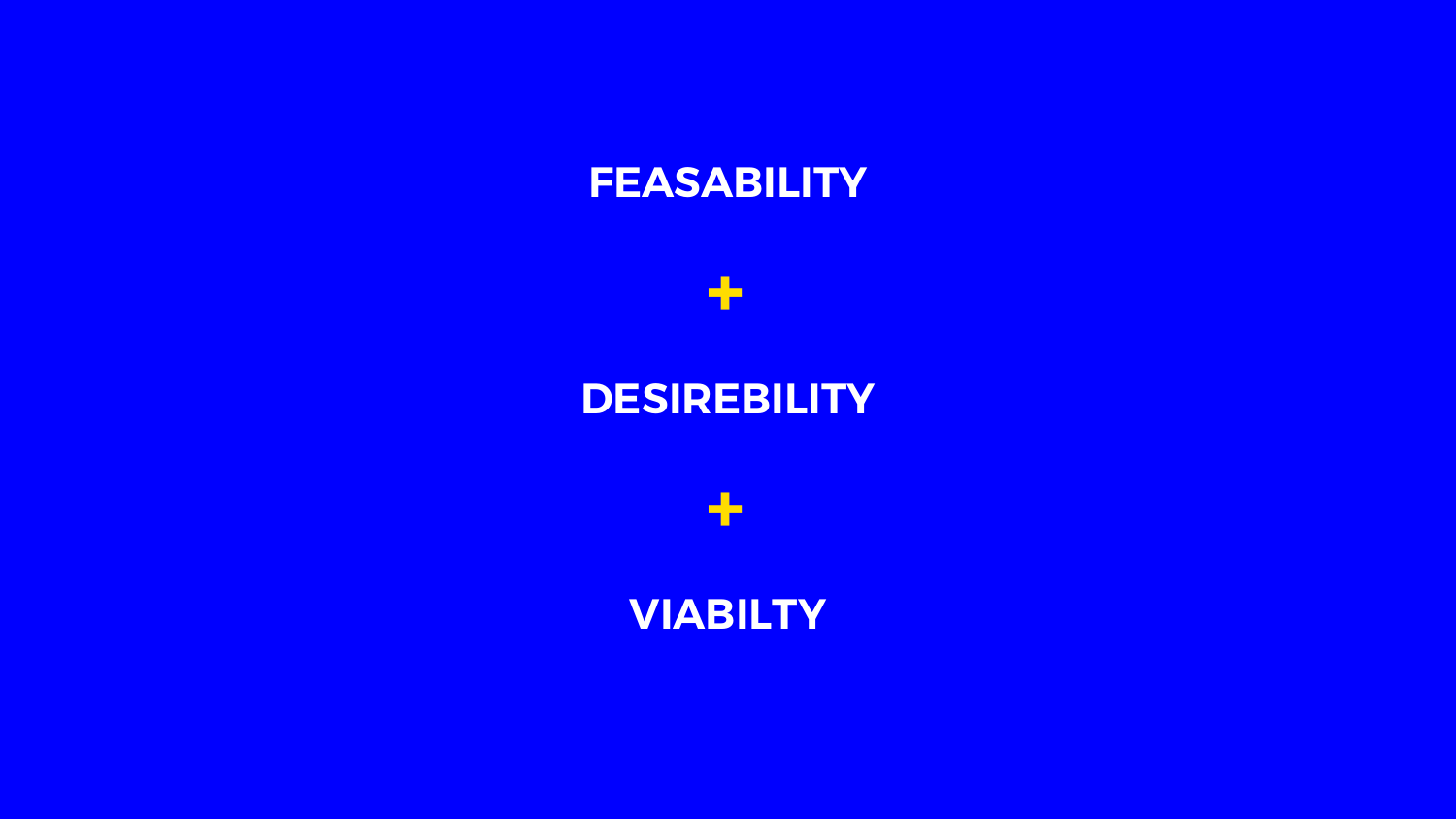### **+**

### **+**

### **VIABILTY**

What is likely to become part of a sustainable business model.

### **DESIREBILITY** What makes sense to people and for people.

### **FEASABILITY** What is functionally possible within the foreseeable future.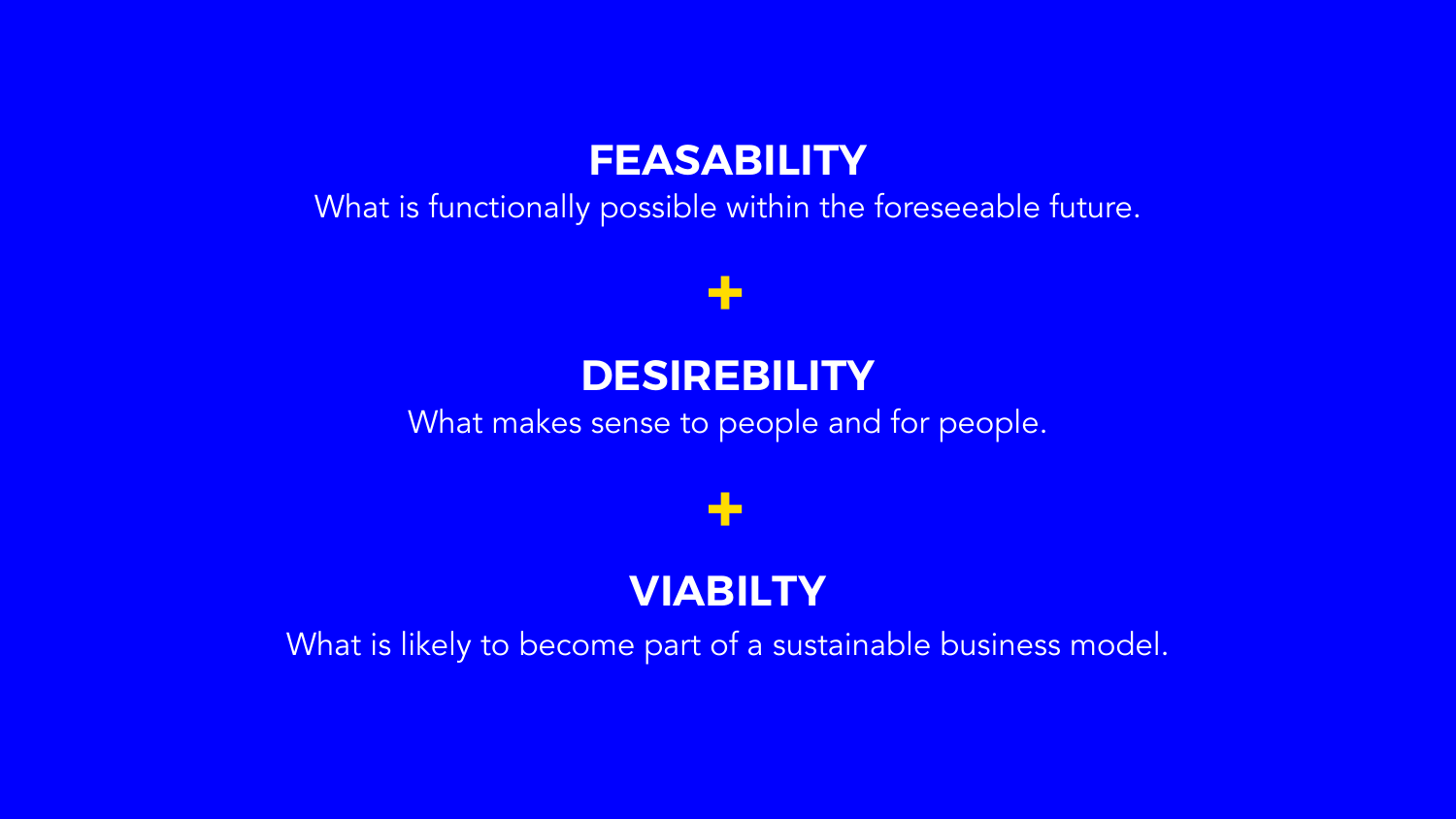### **+**

### **+**

### **VIABILTY** What is likely to become part of a sustainable business model.

### **FEASABILITY** What is functionally possible within the foreseeable future.

### **DESIREBILITY** What makes sense to people and for people.

### THE IDEO METHOD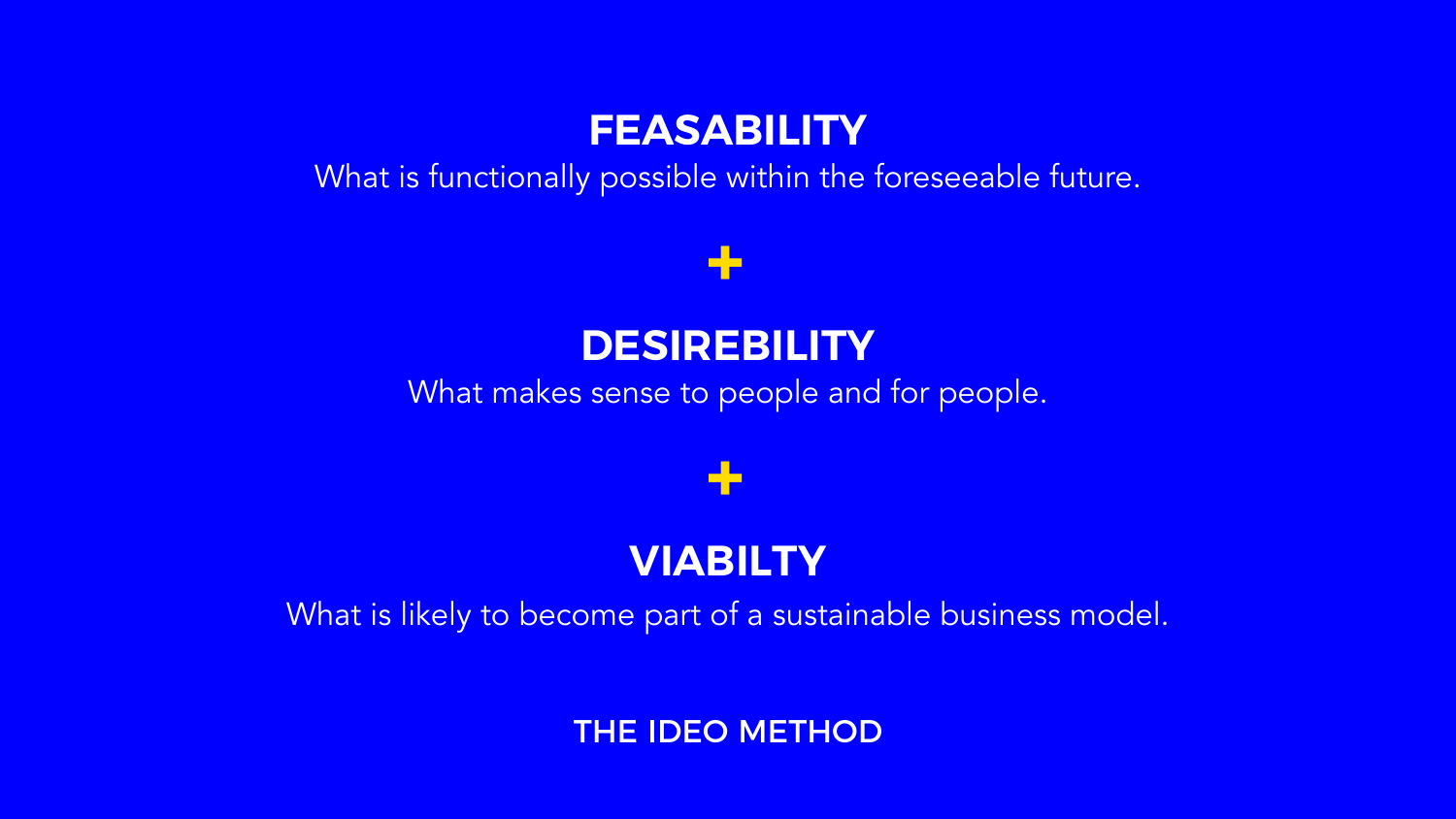# There exists a **designerly way of thinking**  and powerful as **scientific and scholarly**  kinds of problems.

**and communicating** that is both as different **methods of inquiry** when applied to its own

*L. Bruce Archer, 1979*



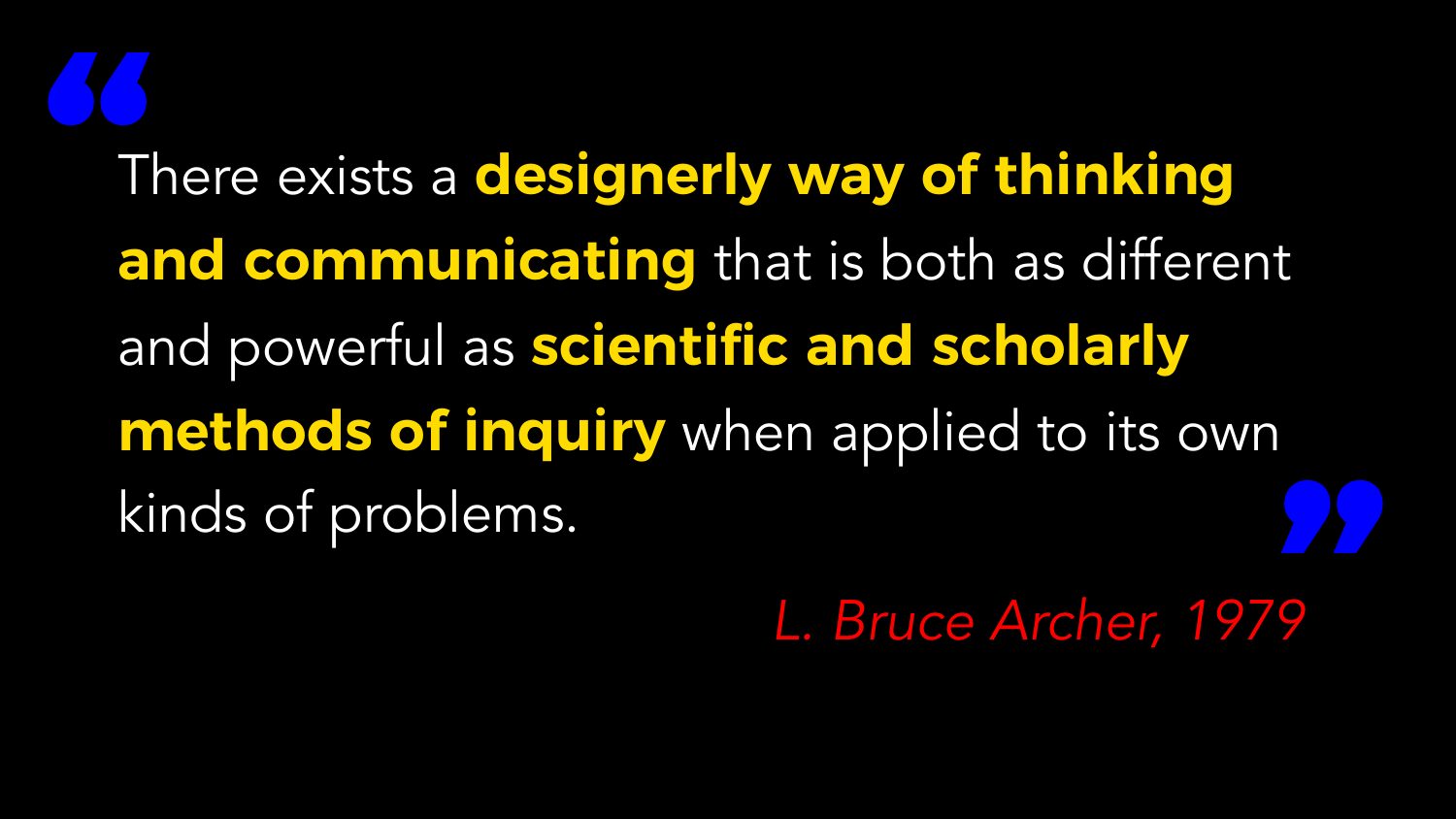# **Who is design thinking for?**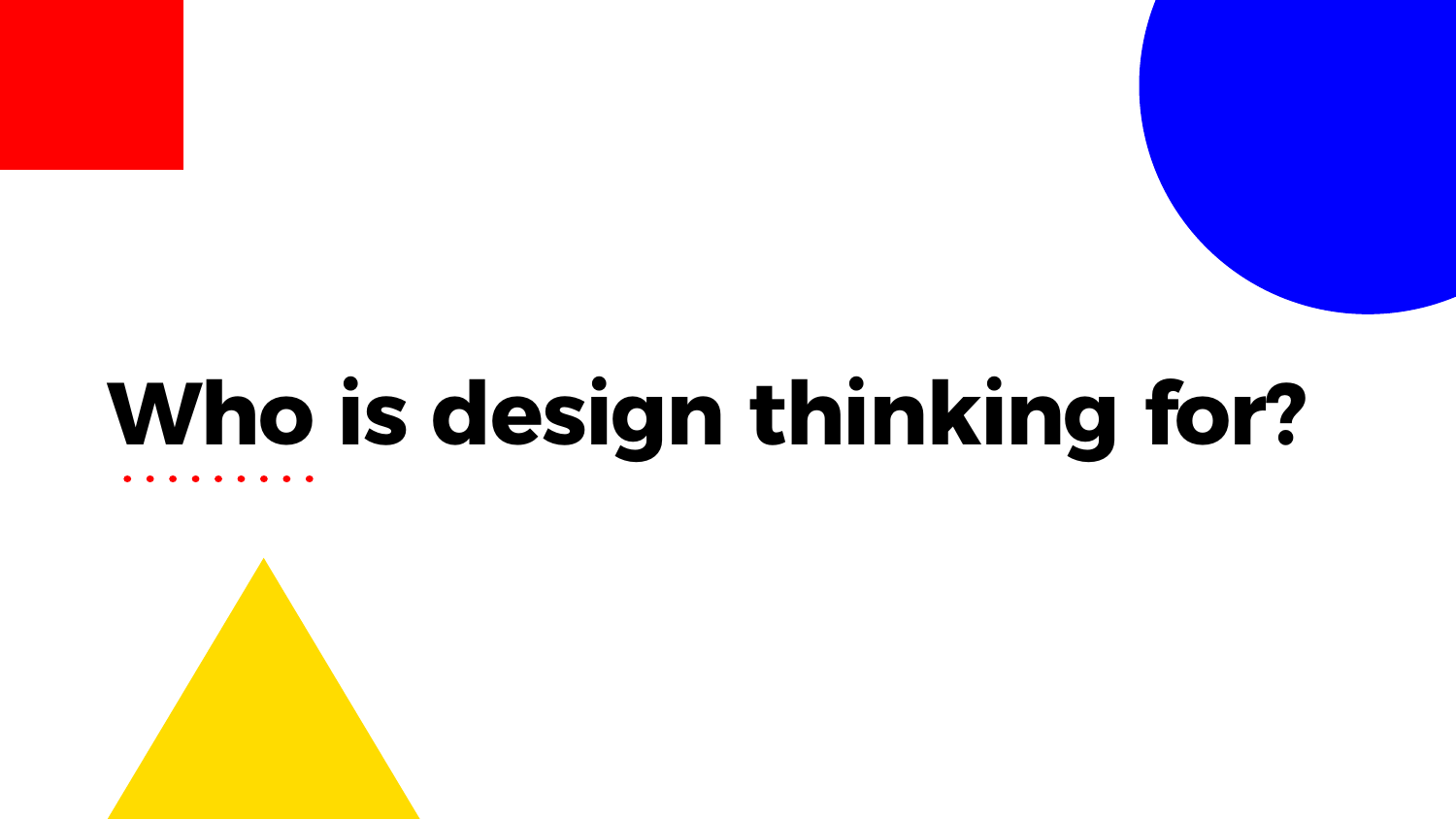## **Who is design thinking for?**

### Design thinking draws from the **designer toolkit**, and promotes thinking like a designer, but **it is not only for designers**.

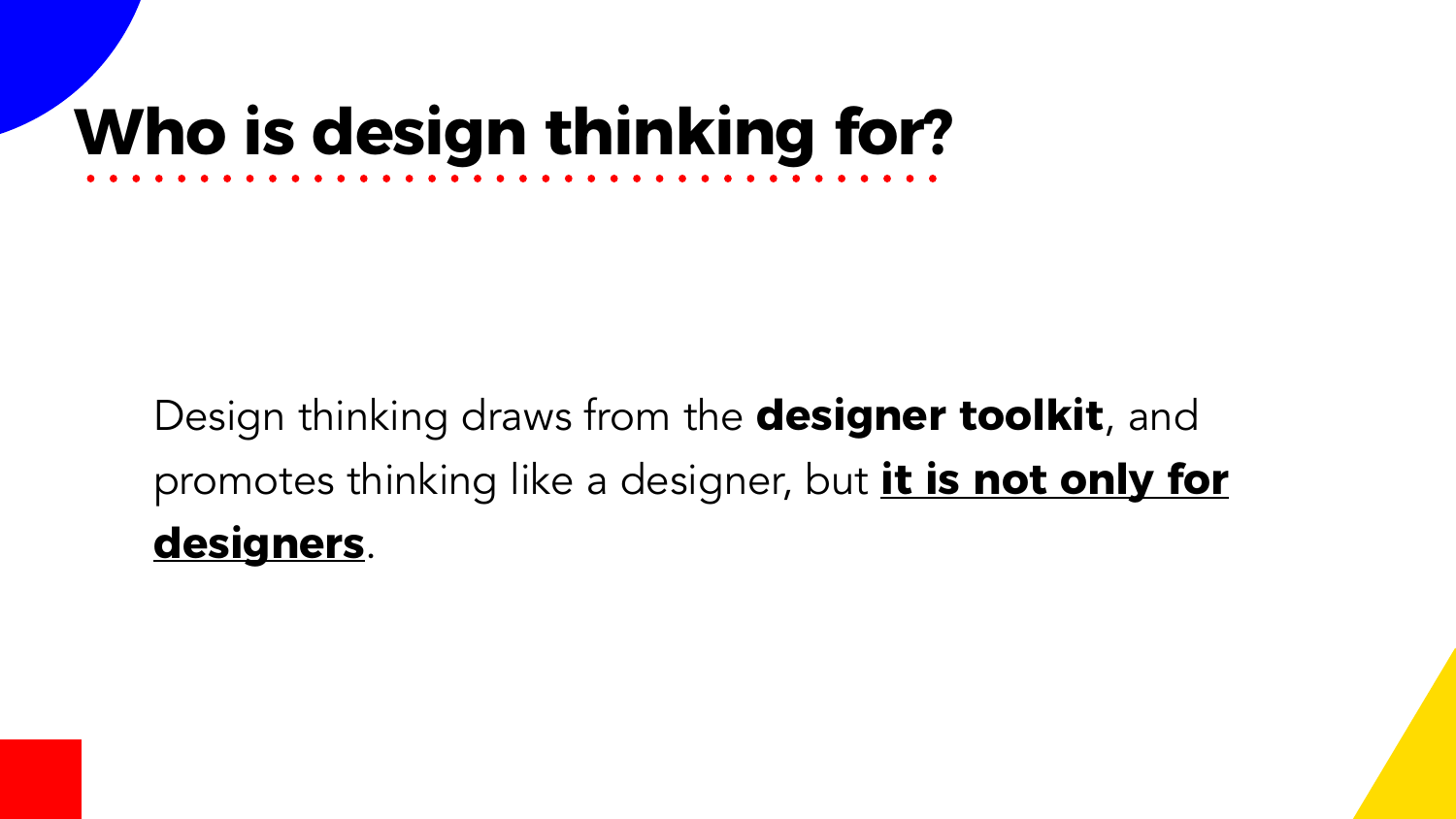# **Who is design thinking for?**

Design thinking draws from the **designer toolkit**, and **designers**.

# promotes thinking like a designer, but **it is not only for**



In the last 20 years we see design thinking becoming increasingly popular in all aspects of the **business sector** and taught as part of **a multitude of curricula**.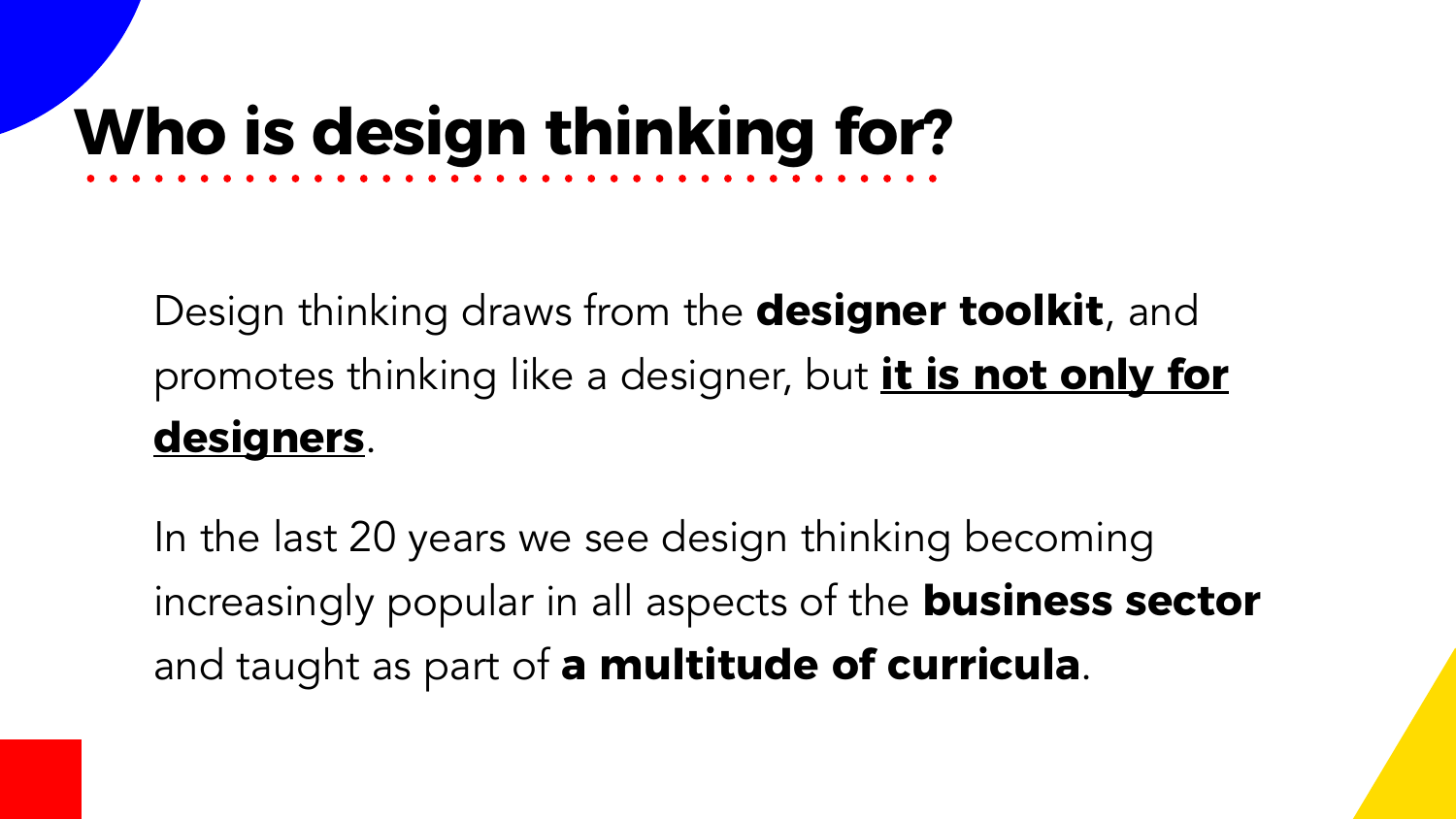### It has been successfully adopted by **product managers, developers, researchers, entrepreneurs, engineers, educators**…



## **Who is design thinking for?**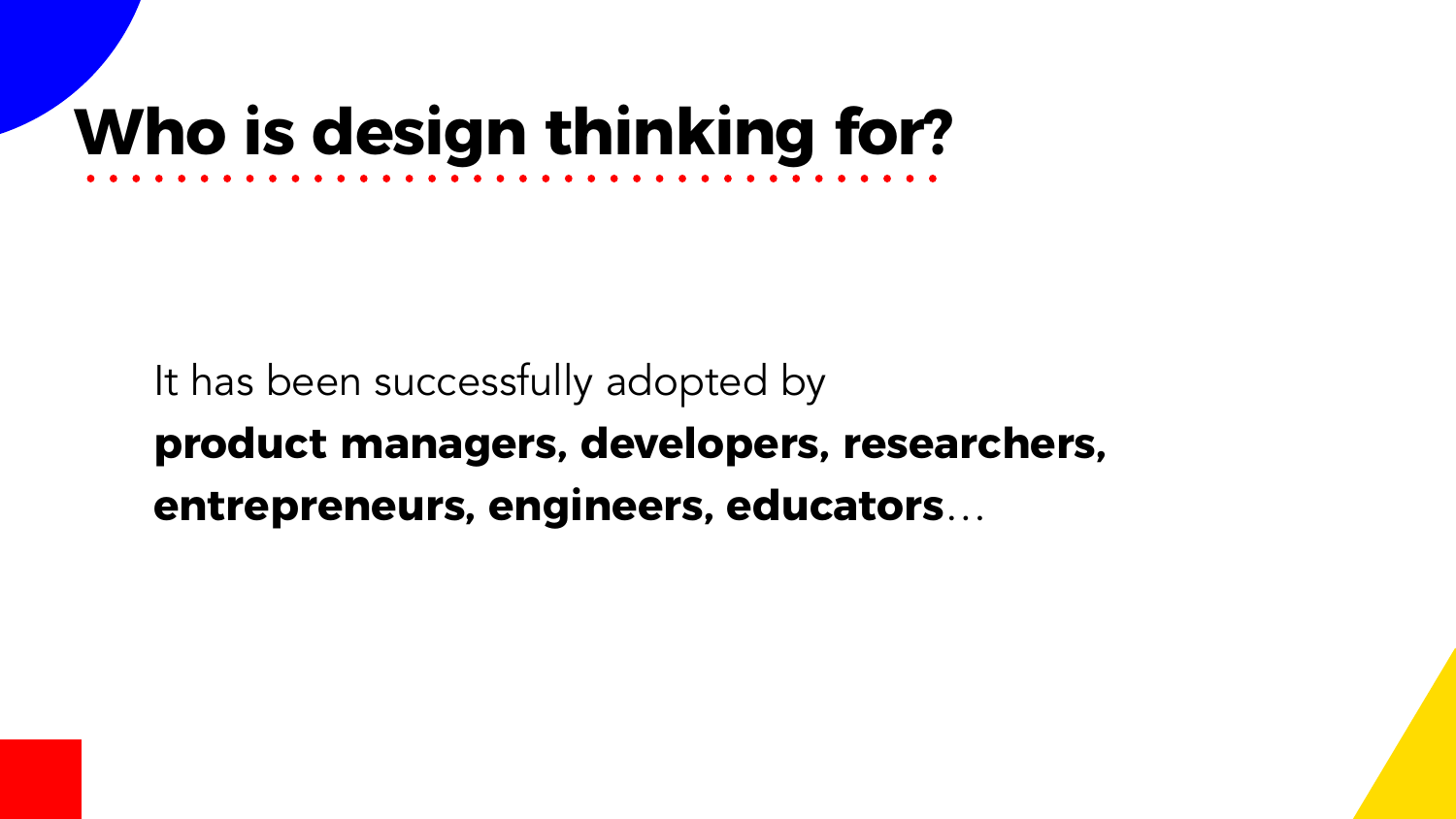…looking to **capture innovation** and **solve problems in a user centric way**.

- 
- 
- 



## **Who is design thinking for?**

### It has been successfully adopted by **product managers, developers, researchers, entrepreneurs, engineers, educators**…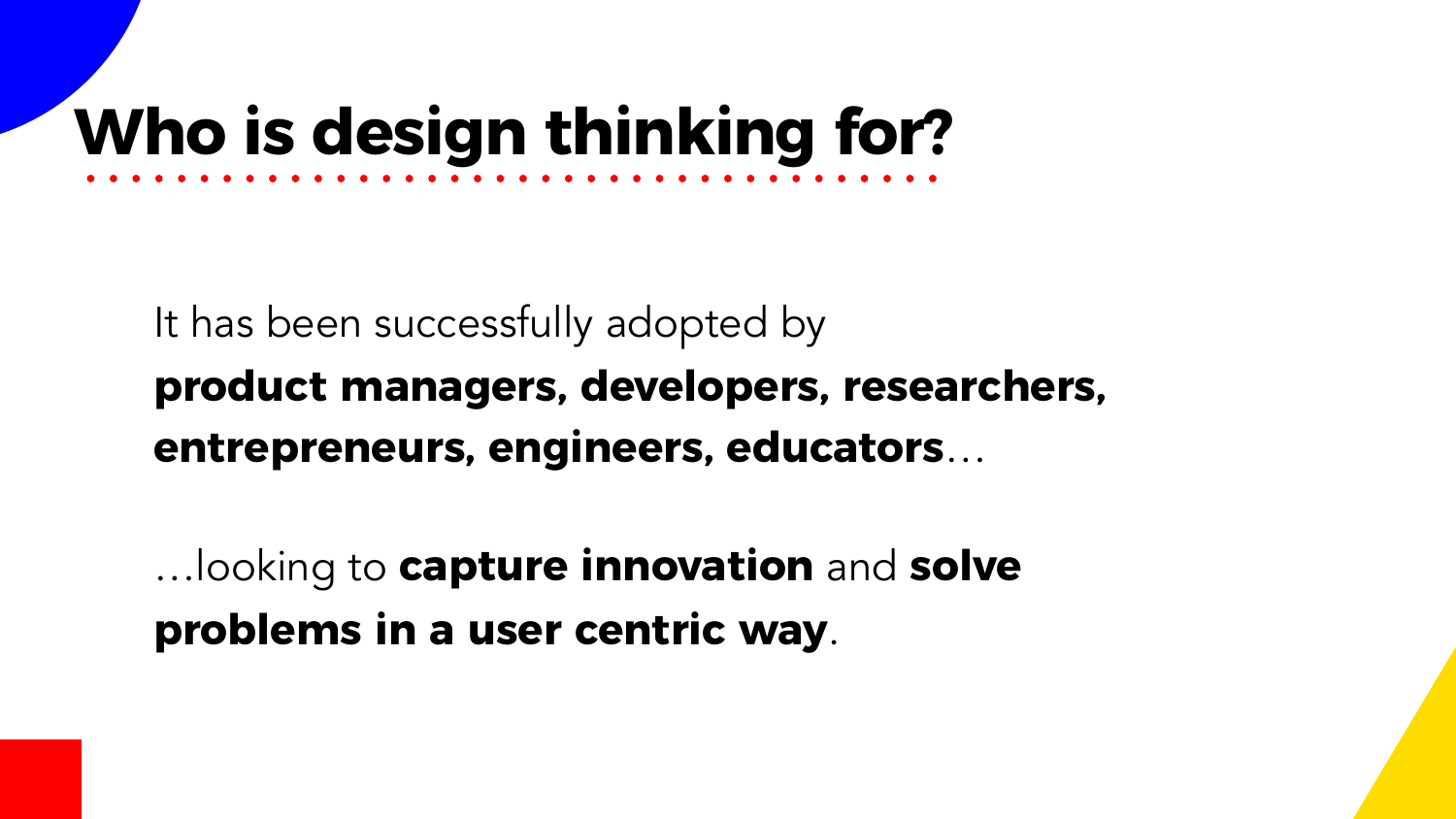## **IDEATION**

### **INSPIRATION**

**+**

**+**

## **IMPLEMENTATION**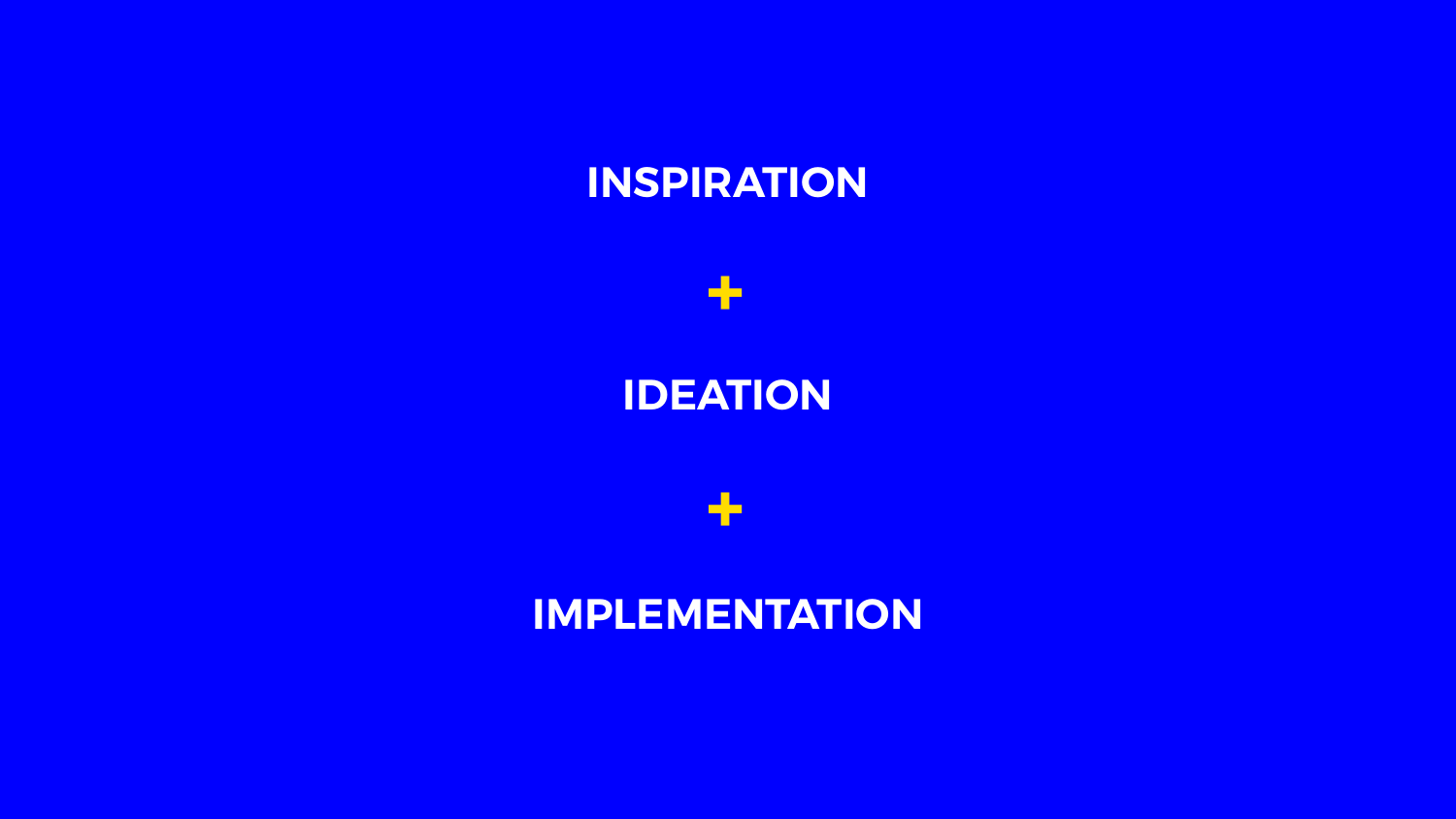**IMPLEMENTATION** The path that leads from the project room to the market.

**+**

### **+**

**IDEATION** The process of generating, developing, and testing ideas.

### **INSPIRATION** The problem or opportunity that motivates the search for solutions.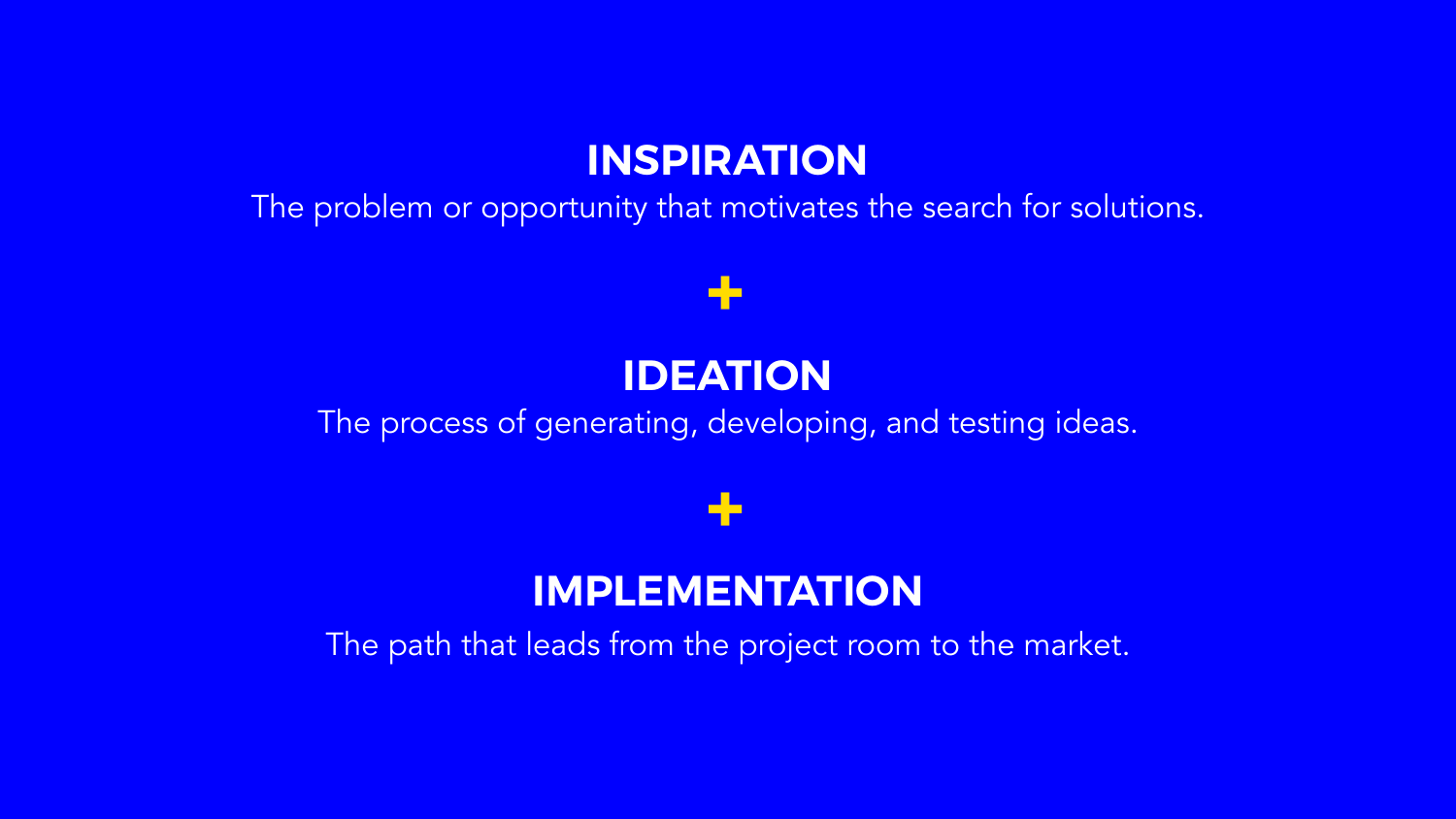### **IMPLEMENTATION** The path that leads from the project room to the market.

### **+**

### **+**

**IDEATION** The process of generating, developing, and testing ideas.

### **INSPIRATION** The problem or opportunity that motivates the search for solutions.

THE IDEO METHOD (again)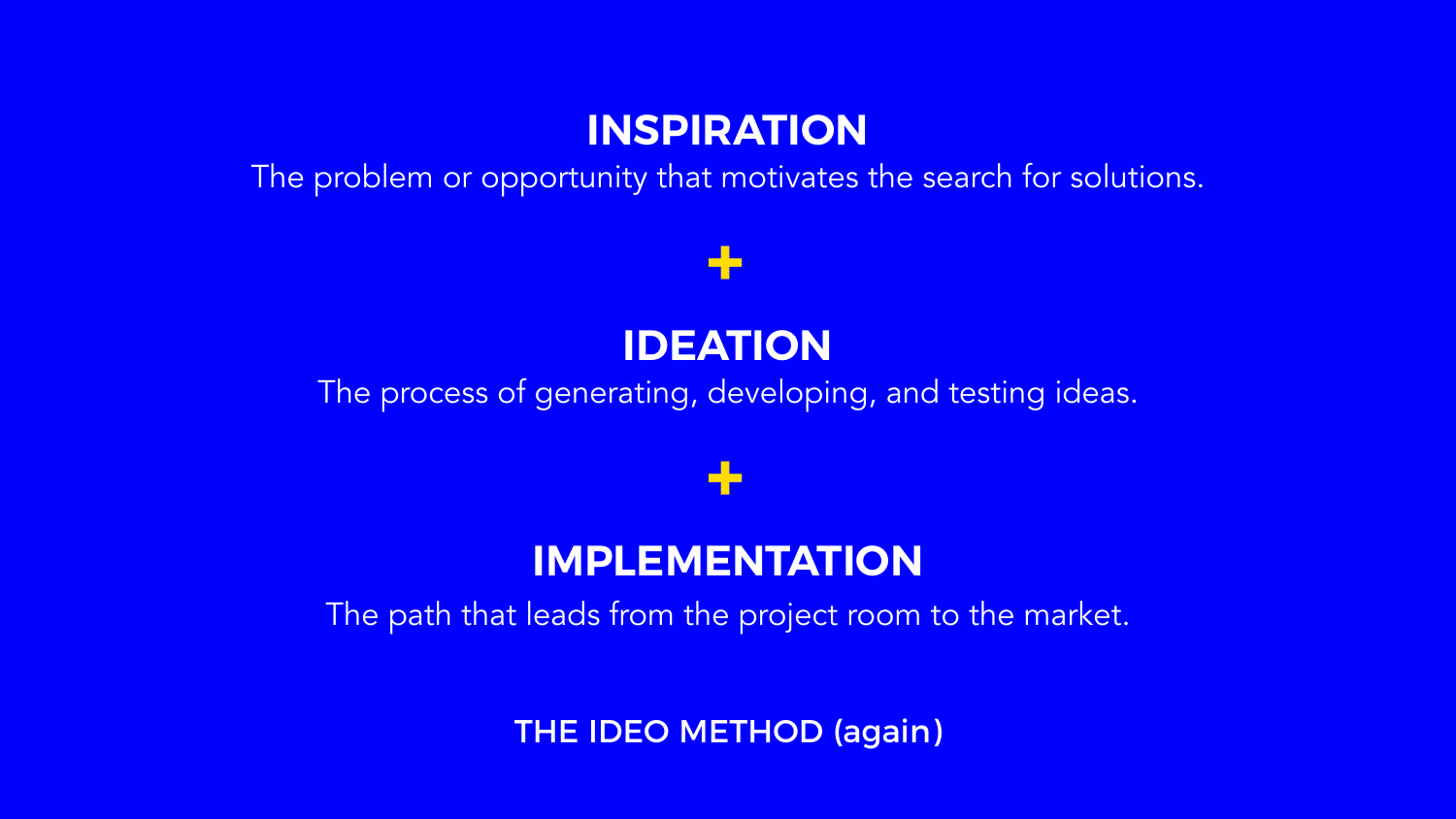# The most innovative teams are **Interdisciplinary teams**

….ergo, design thinking is not just for designers.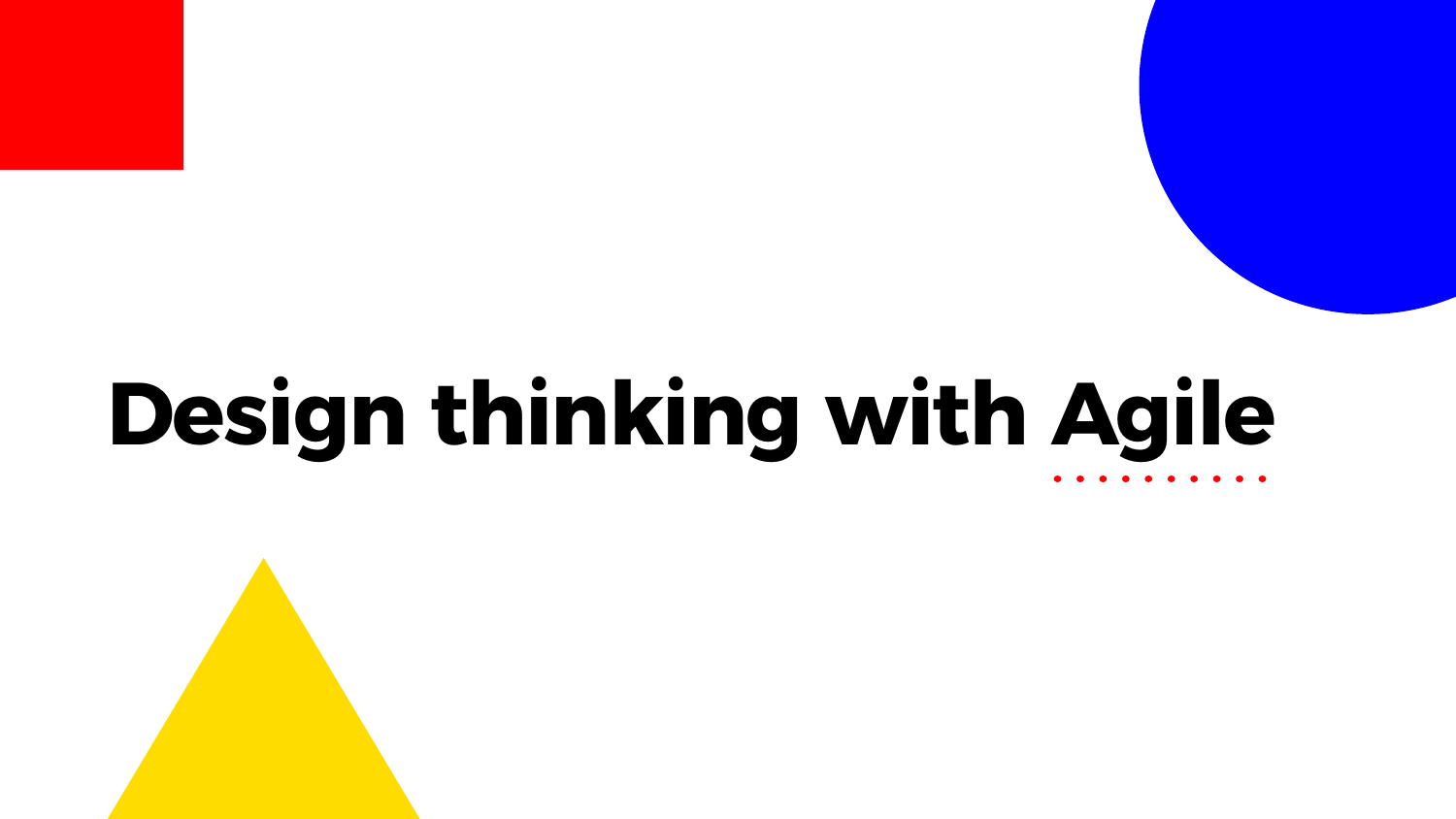## Design thinking focuses on **creative and practical problem**

- 
- 



**solving** by **quickly** understanding user needs through, exploration, prototyping, and evaluation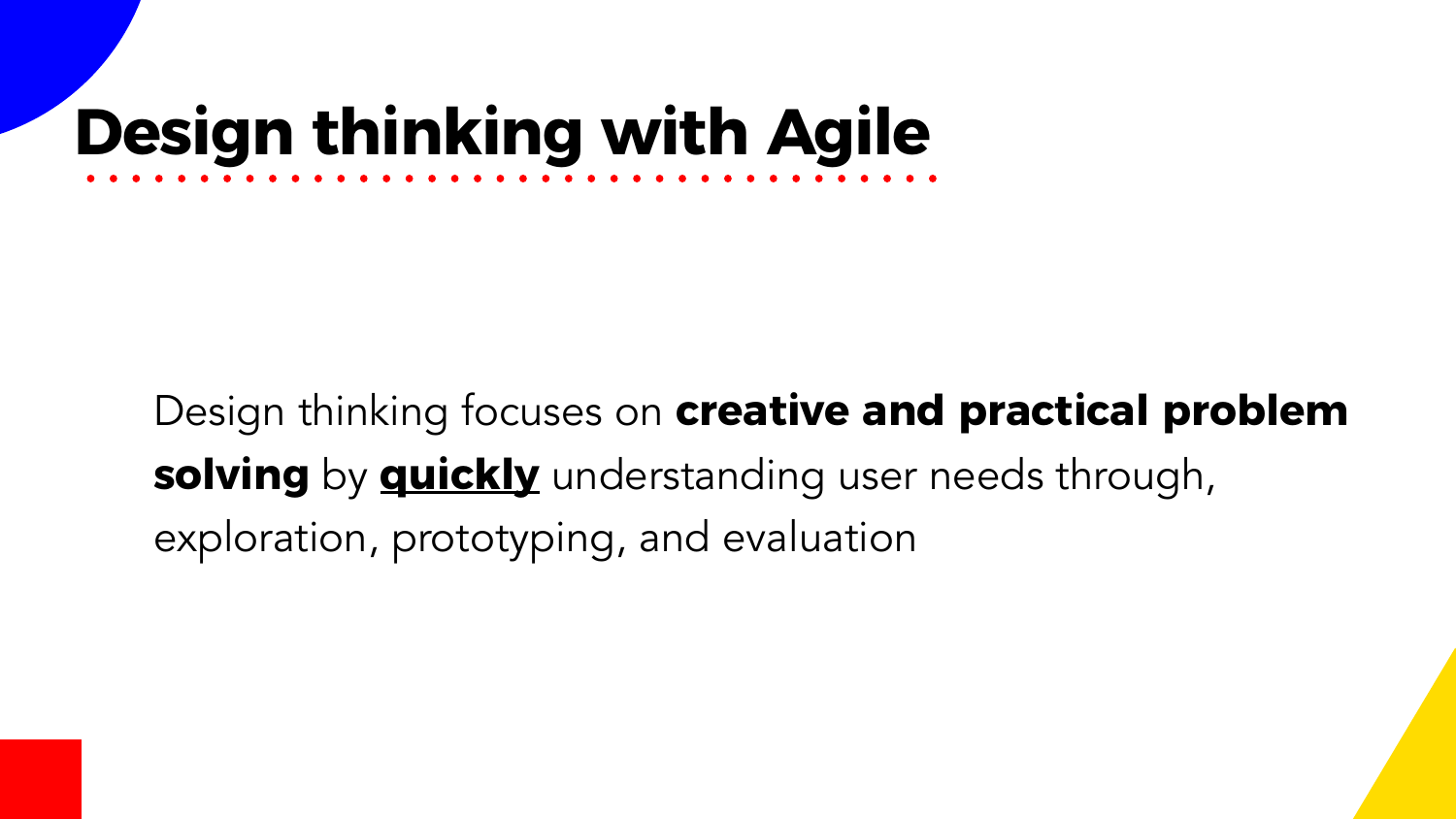### Design thinking focuses on **creative and practical problem**

- **solving** by **quickly** understanding user needs through,
	-

exploration, prototyping, and evaluation

## Agile's core concepts are **iterative development**, **risk management** and **transparency**. Helping us deliver an idea



to market **fast** and in an **incremental** way.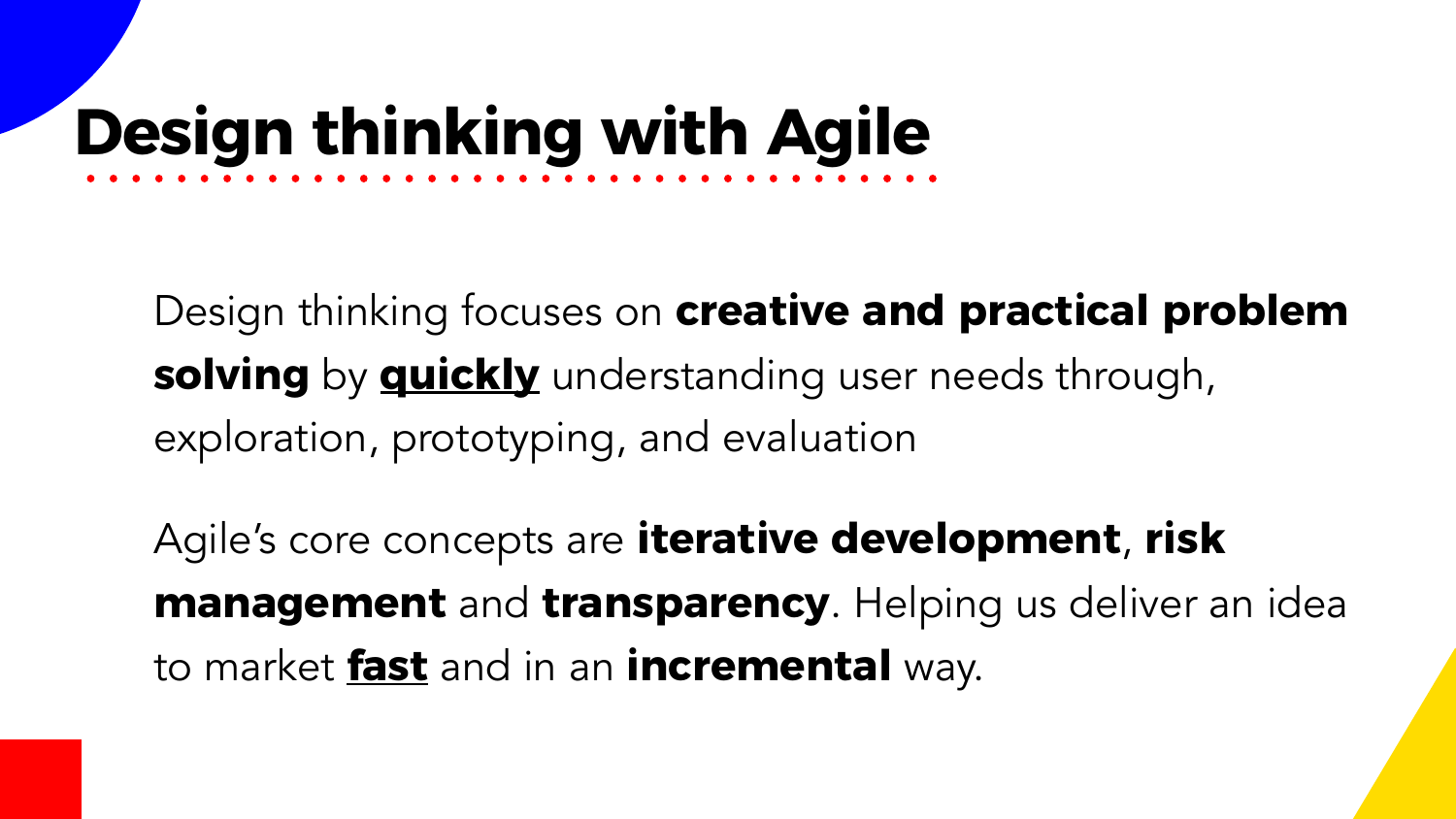### It is about speed, but **not for speed's sake**. The focus is on **efciency** in how we get the **right thing** to our users.

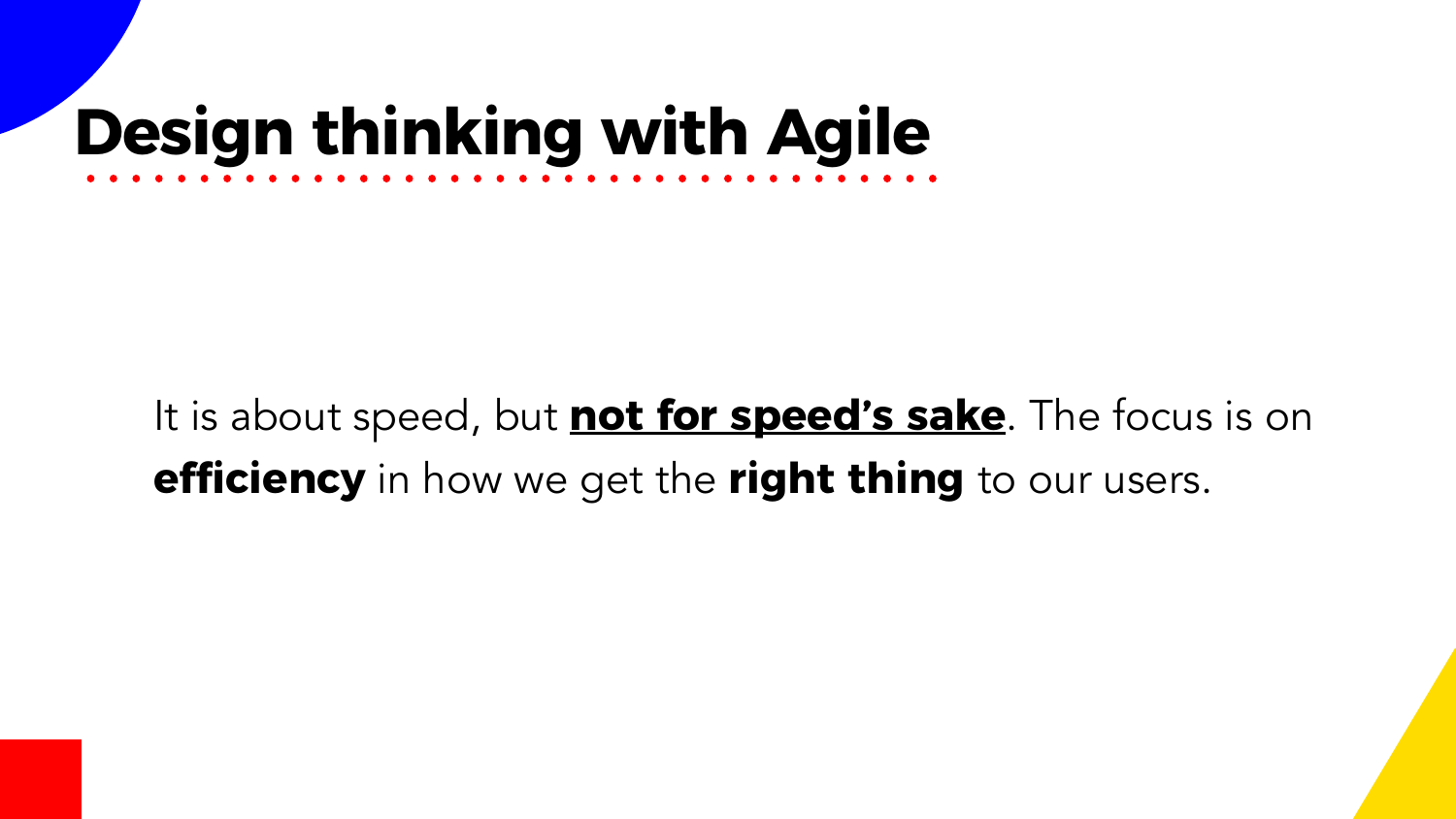### It is about speed, but **not for speed's sake**. The focus is on **efciency** in how we get the **right thing** to our users.



We will only know that an idea works once it is **proven**, and it makes more sense to **test an idea quickly** and to **iterate, improve, or kill/start again**.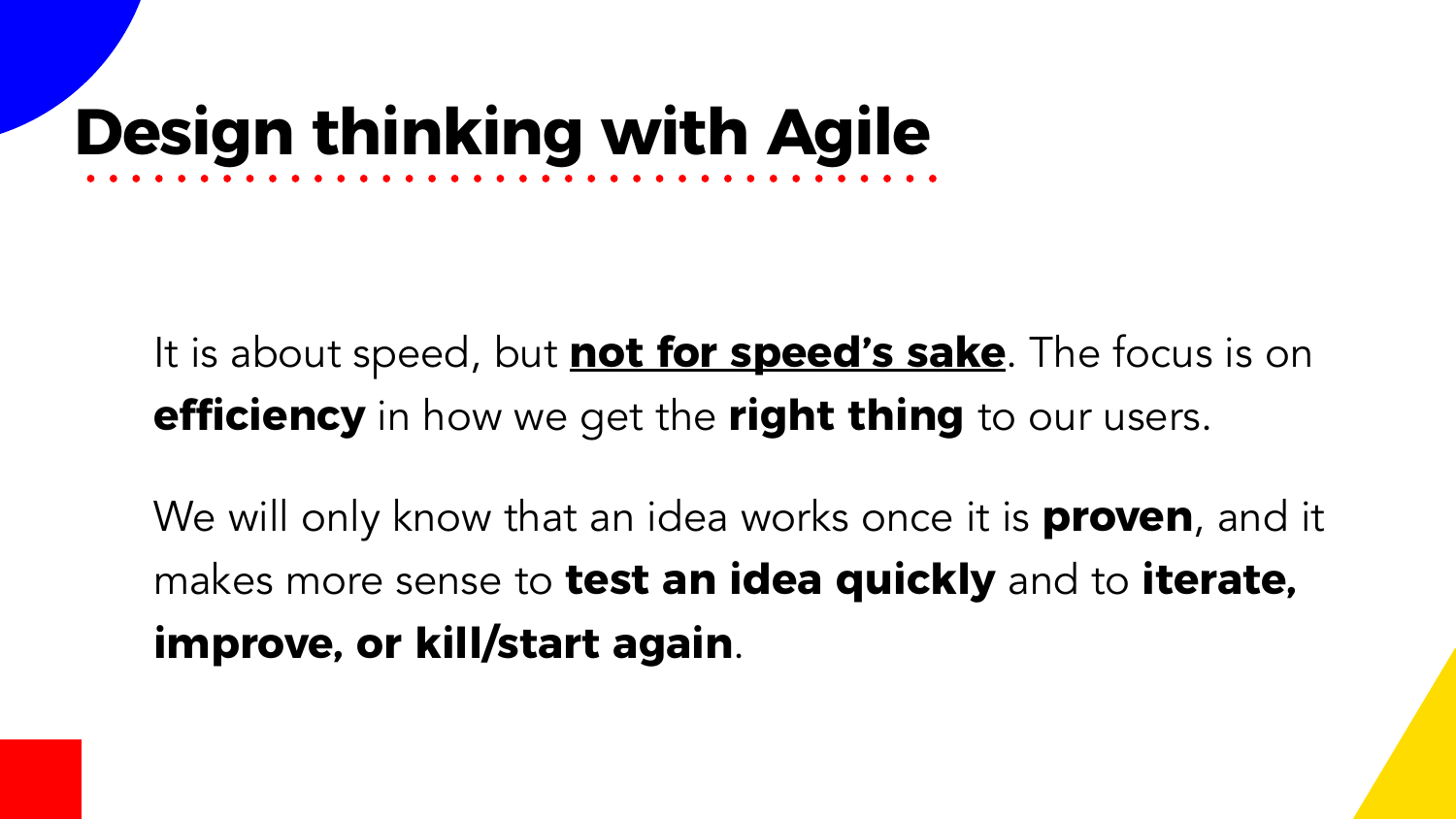### It is about speed, but **not for speed's sake**. The focus is on **efciency** in how we get the **right thing** to our users.

## We will only know that an idea works once it is **proven**, and it makes more sense to **test an idea quickly** and to **iterate,**



**improve, or kill/start again**.

### **#killyourdarlings**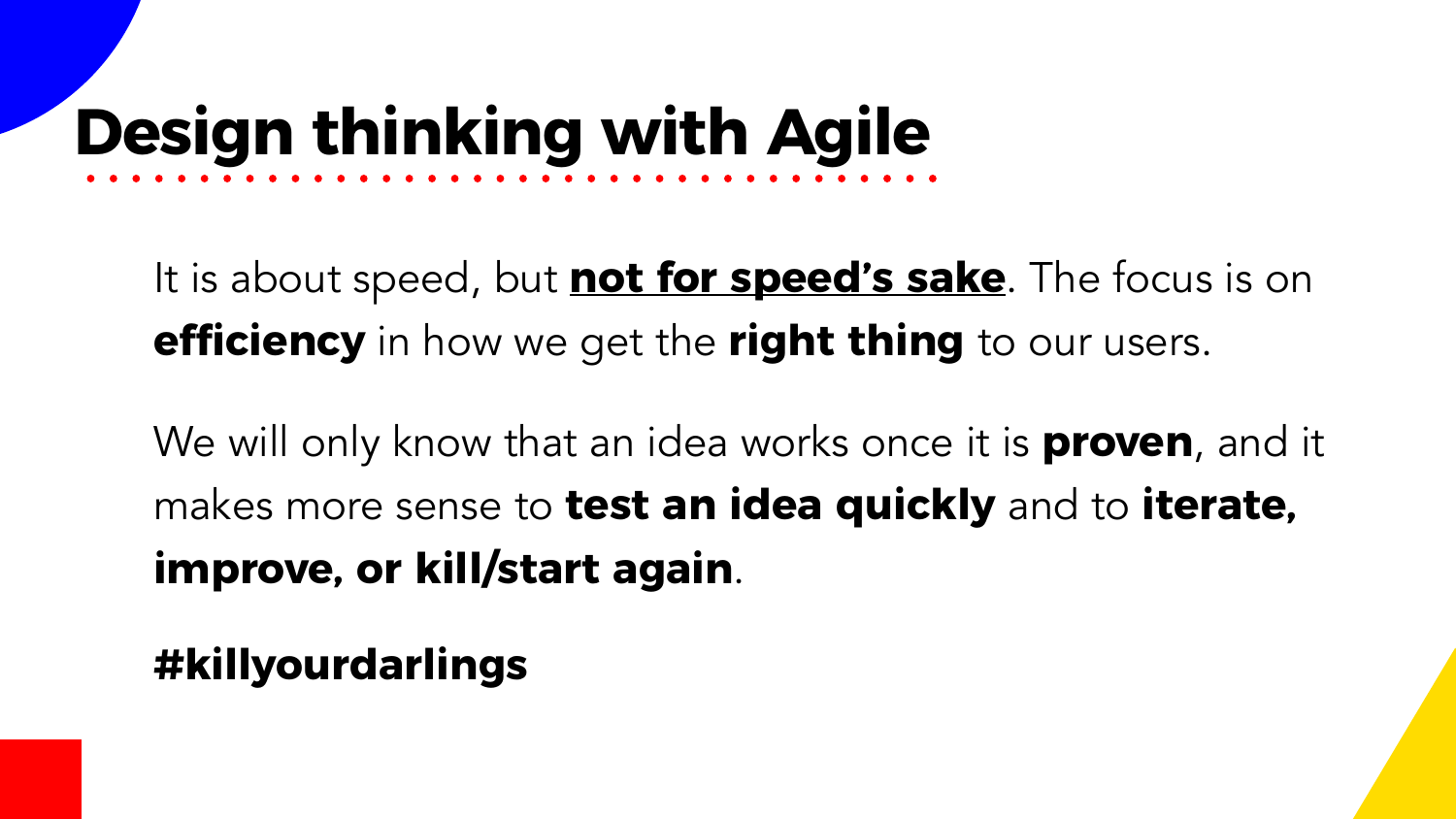# **Fail early** to **succeed sooner**  *On a wall at IDEO HQ* **" "**

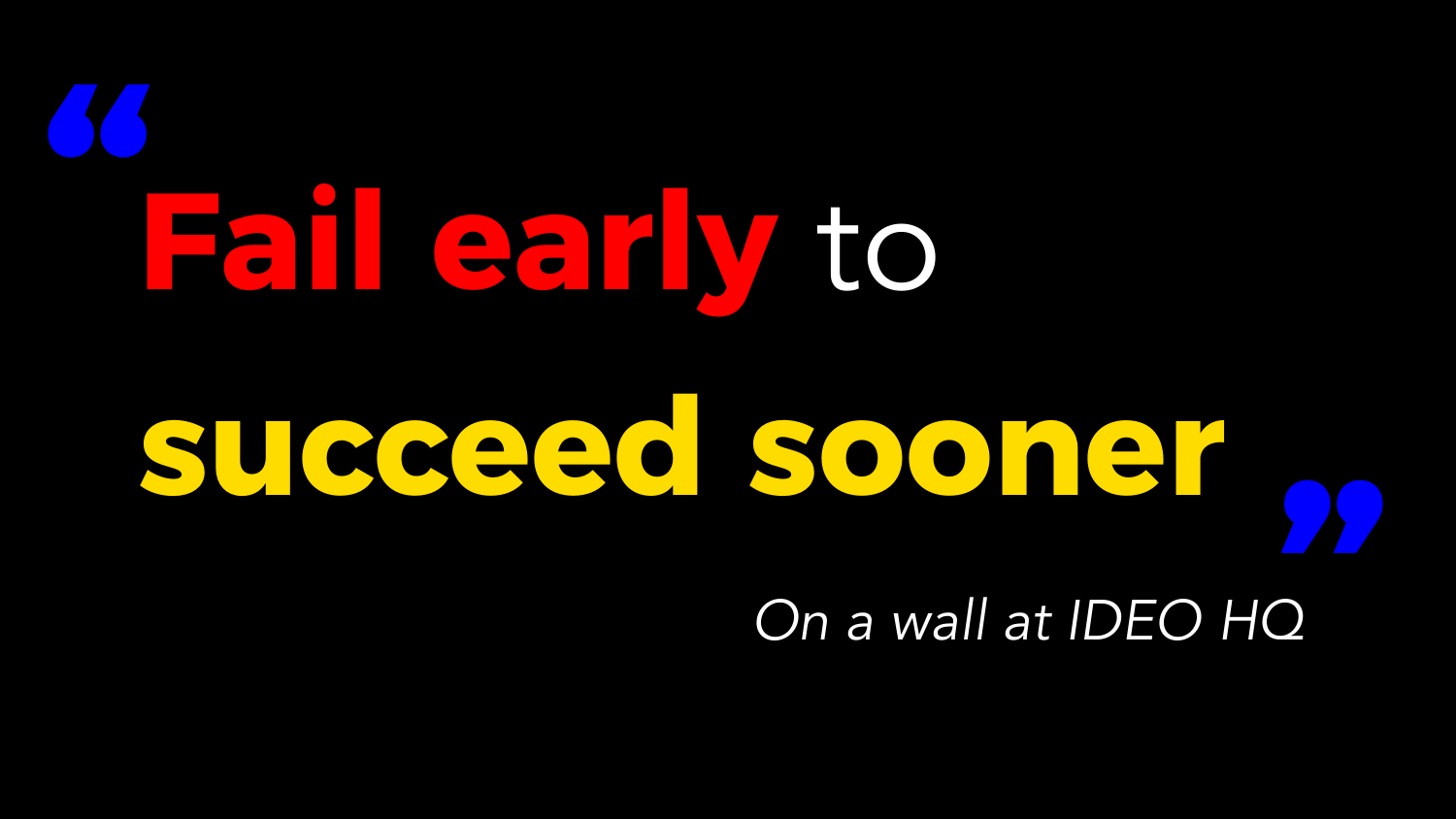### **RESTLESS REINVENTION**

### **FOCUS ON USER OUTCOMES**

**+**

**+**

### **DIVESE EMPOWERED TEAMS**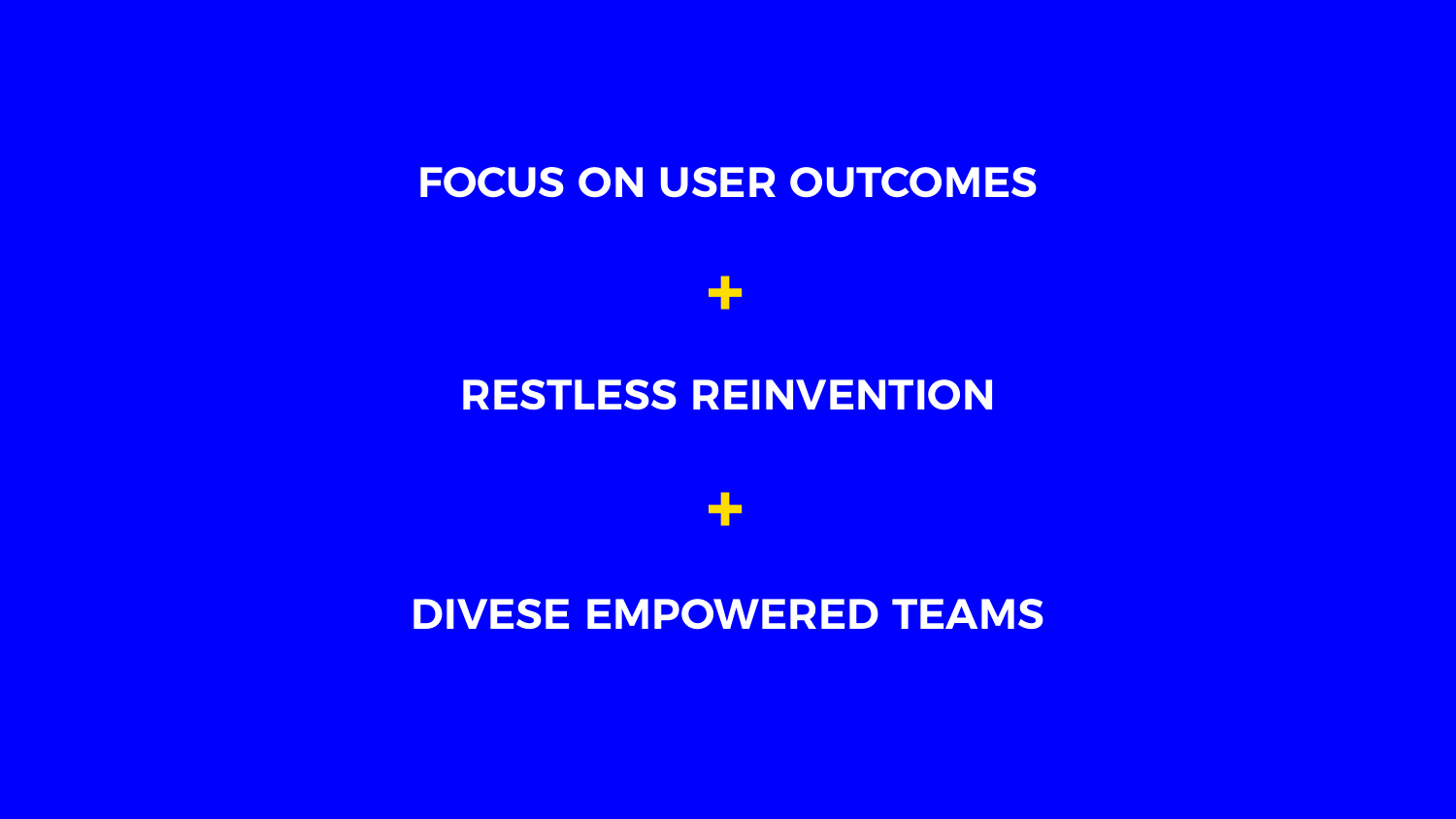### **+**

### **+**

### **DIVESE EMPOWERED TEAMS**

### **RESTLESS REINVENTION** Stay essential by treating everything as a prototype.

Move faster by empowering interdisciplinary team to act.

### **FOCUS ON USER OUTCOMES** Drive business by helping users achieve their goals.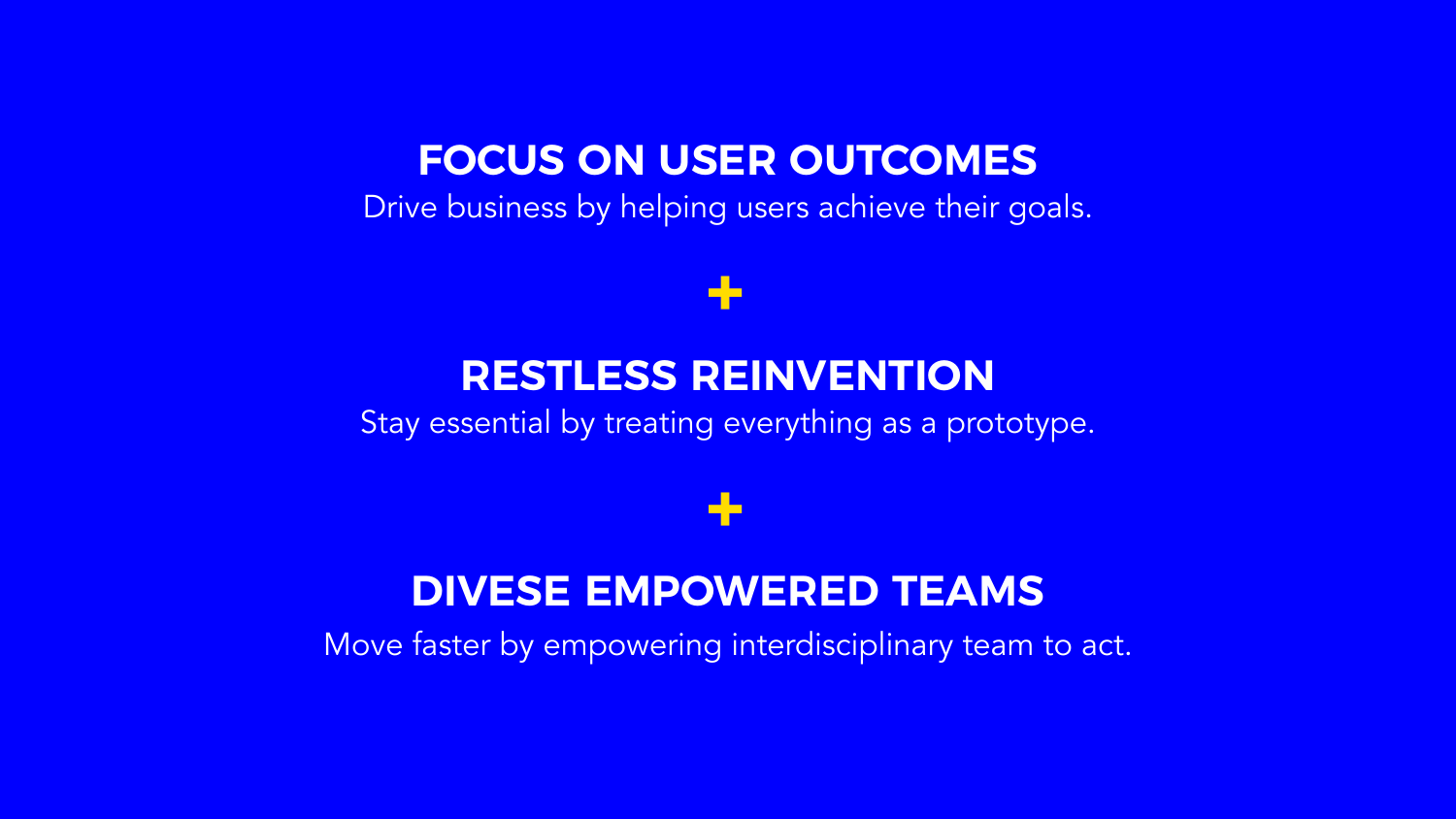### **+**

### **+**

### **DIVESE EMPOWERED TEAMS**

### **RESTLESS REINVENTION** Stay essential by treating everything as a prototype.

Move faster by empowering interdisciplinary team to act.

### **FOCUS ON USER OUTCOMES** Drive business by helping users achieve their goals.

The IBM design thinking method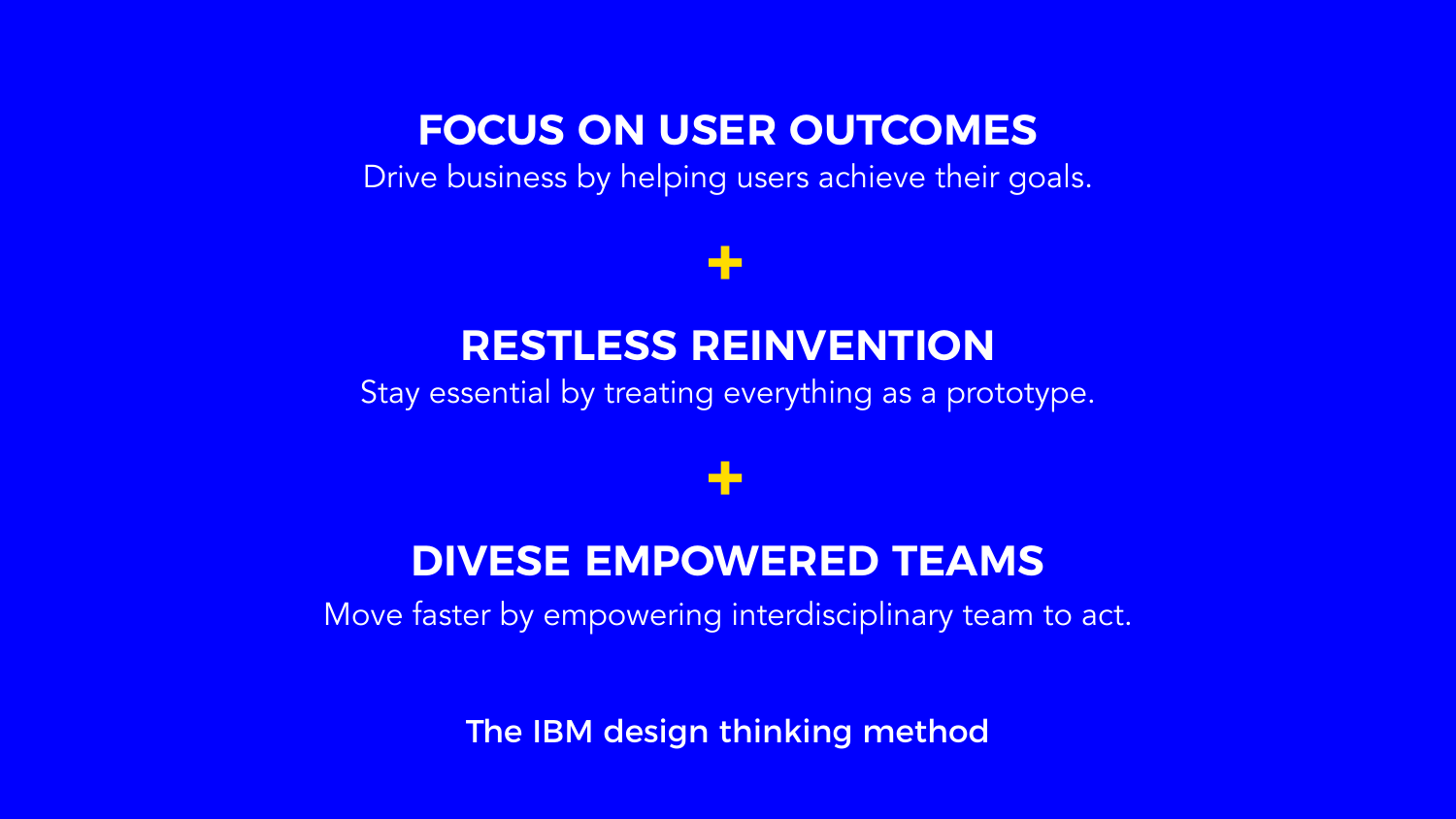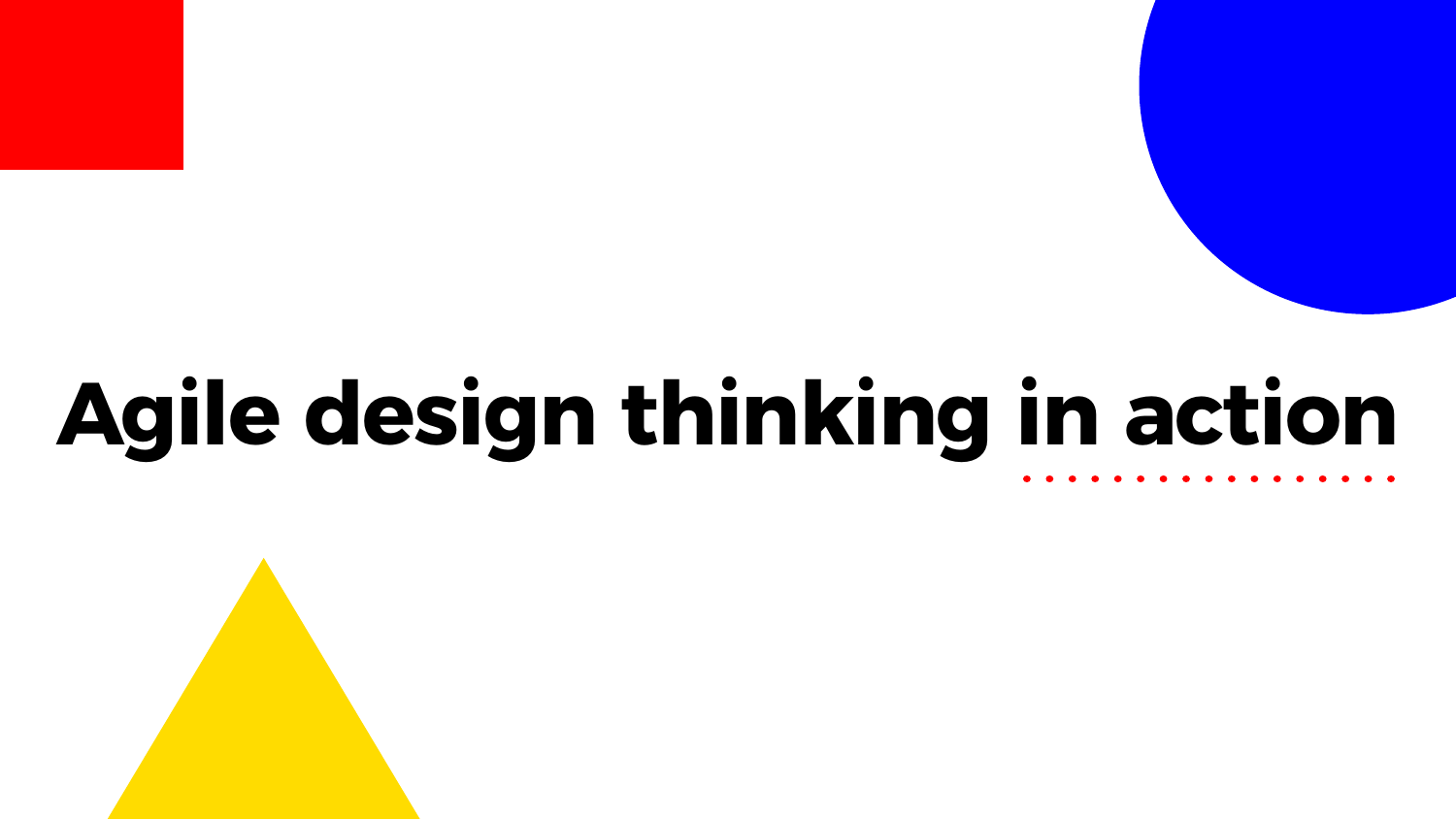## **1 Embrace cross-functional and interdisciplinary team and interdisciplinary teams**

Ditch 'waterfall' for teams that contain all the talents needed to see a job done from start to finish.

**Tools:**

Zoom, Skype, Google Hangouts, design sprints Notion (for documentation and knowledge sharing).

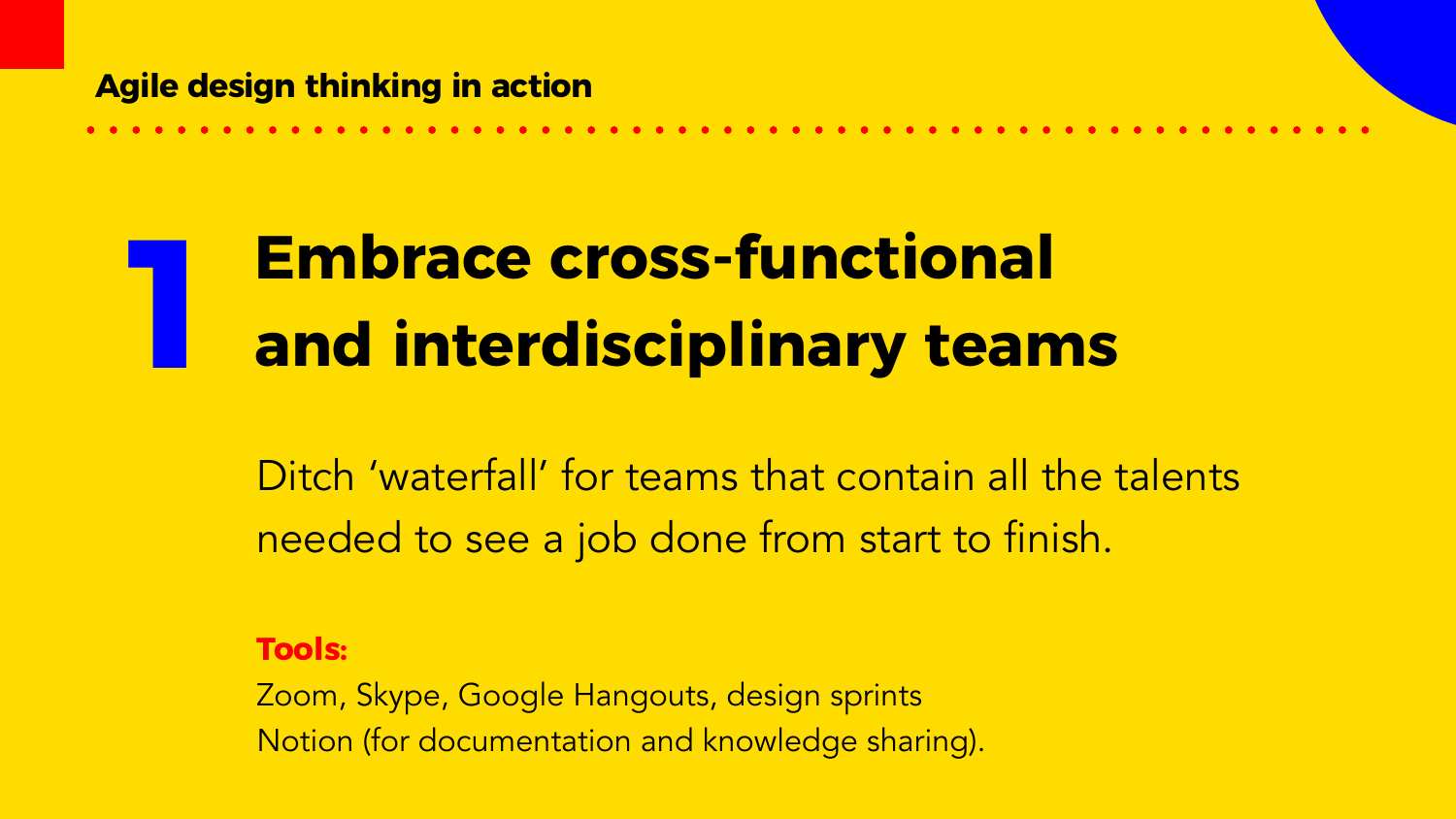

**22 Find sponsor users and <br>22 undertake field research undertake field research**

> Continuously find out what are the problems your users want to solve and act on that information.

**Tools:** Zoom, Skype, Otter, phone, email, user/customer data.

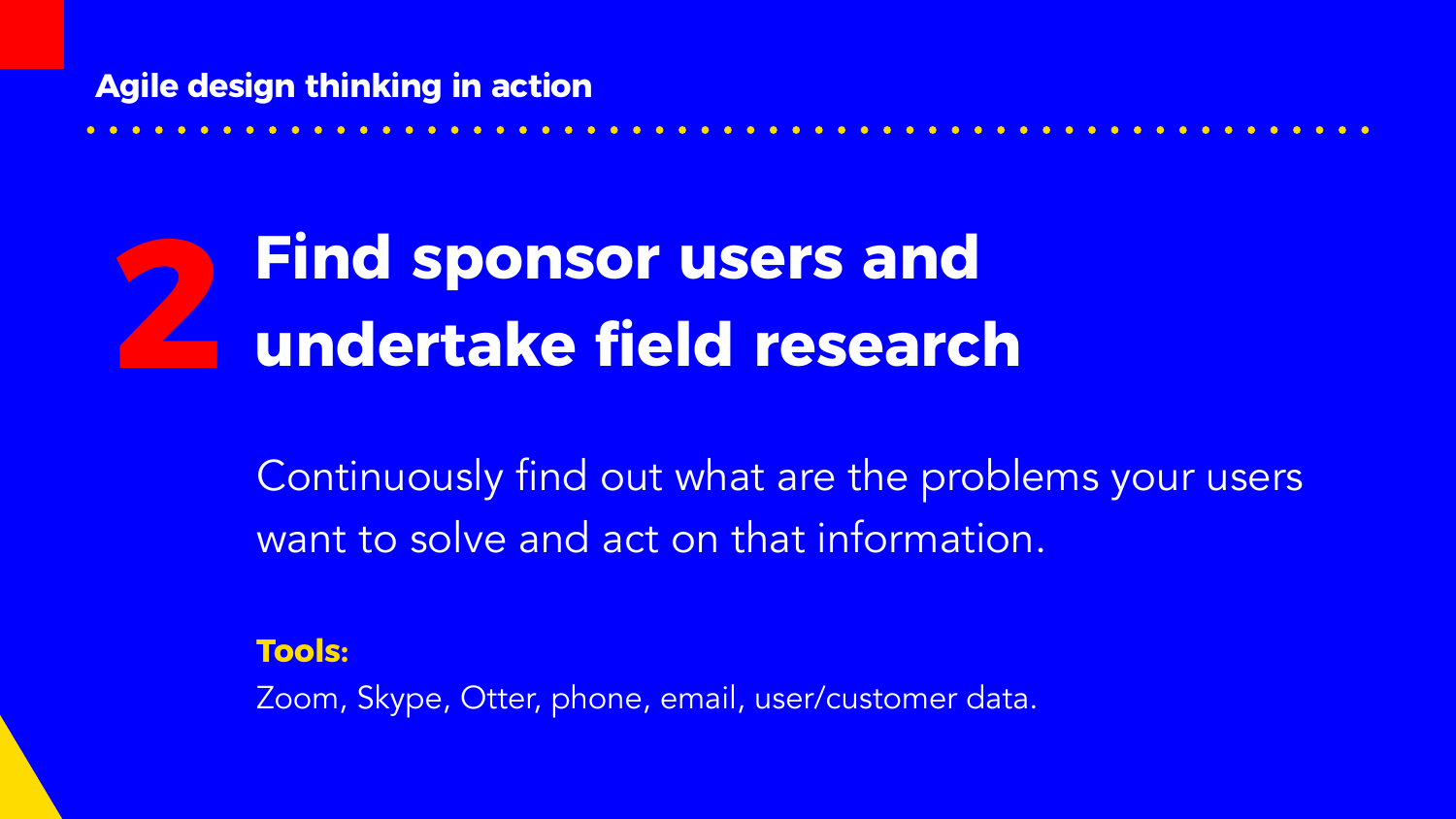## **3 Quick and dirty prototyping — Think with your hands**

It may seem unintuitive, but the quickest way to test a hypothesis is through low-fidelity prototyping.

**Tools:**

Lego, plasticine, polystyrene or surfing board foam, pen and paper, Miro, Whimsical.

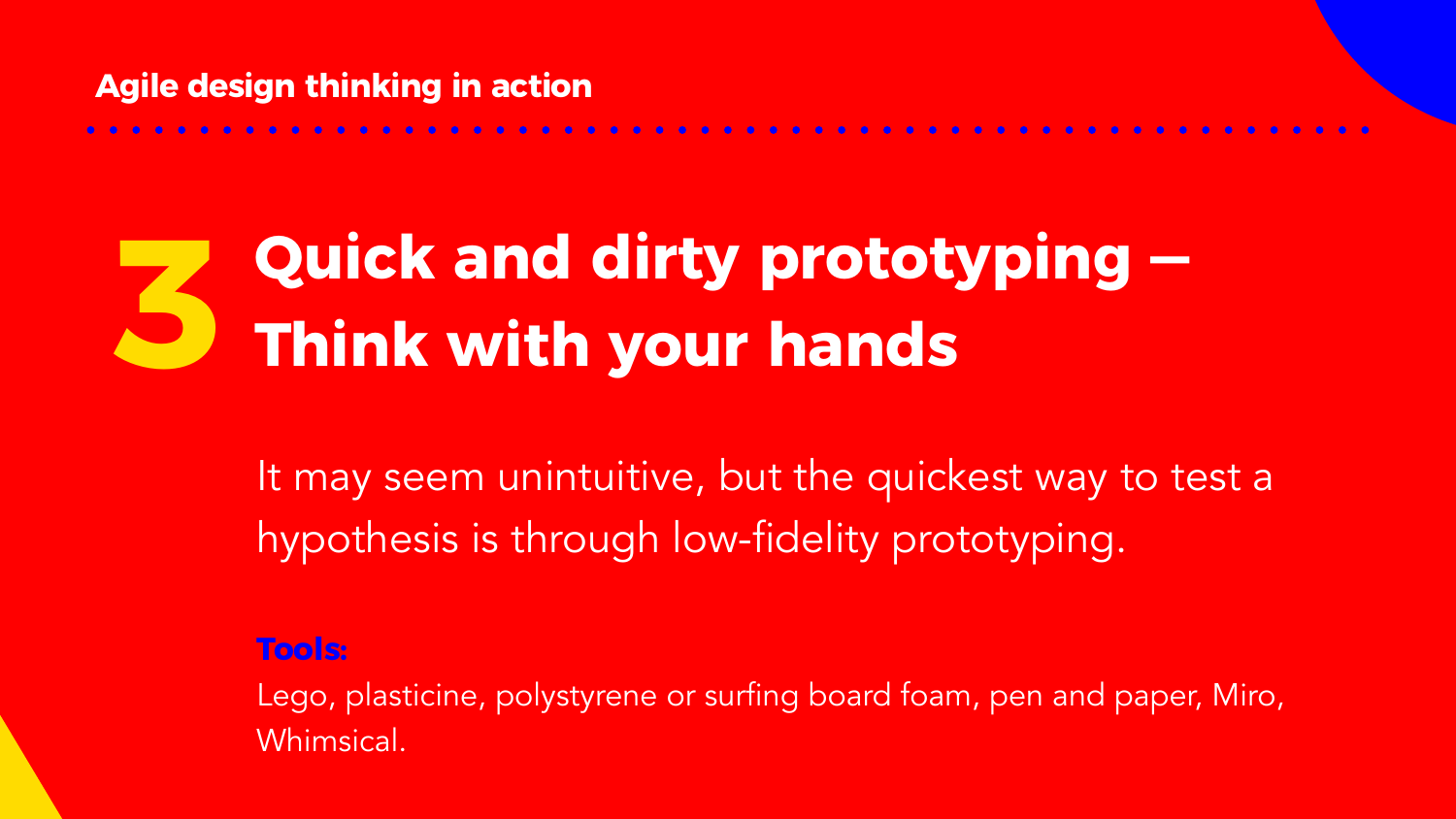## **4 Create a cadence to allow for execution and iteration execution and iteration**

A sprint, a cycle, a self-imposed deadline, up to you. There will always be a better solution just around the corner.

### **Tools:**

Jira, Notion, post-it notes on a whiteboard, design sprints.

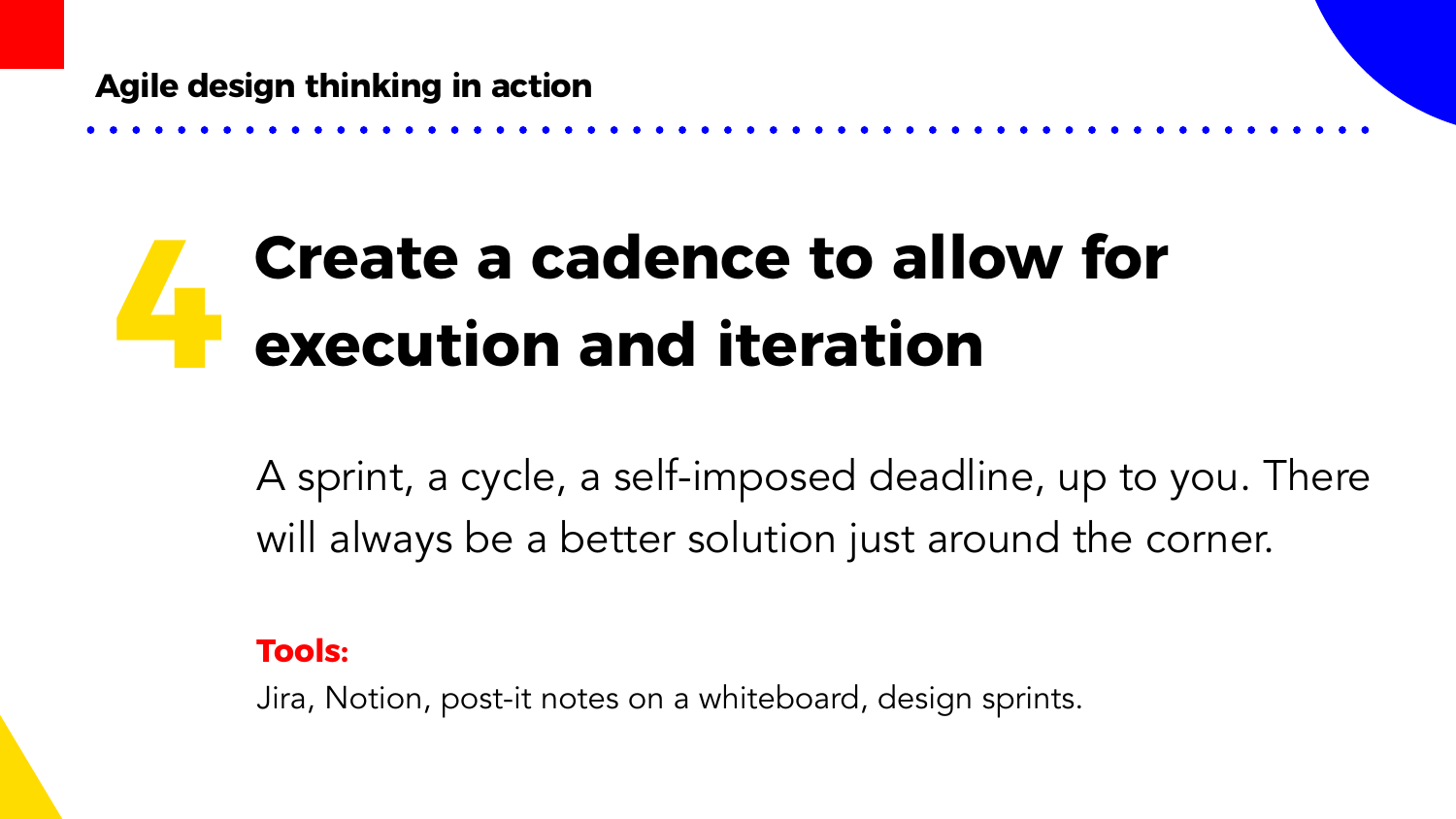Identify your success metric before you start. If you achieved it, your expectations were too low.

## **5 Evaluate, measure success, then do it all again**

### **Tools:**

Data analytics, spreadsheets etc…